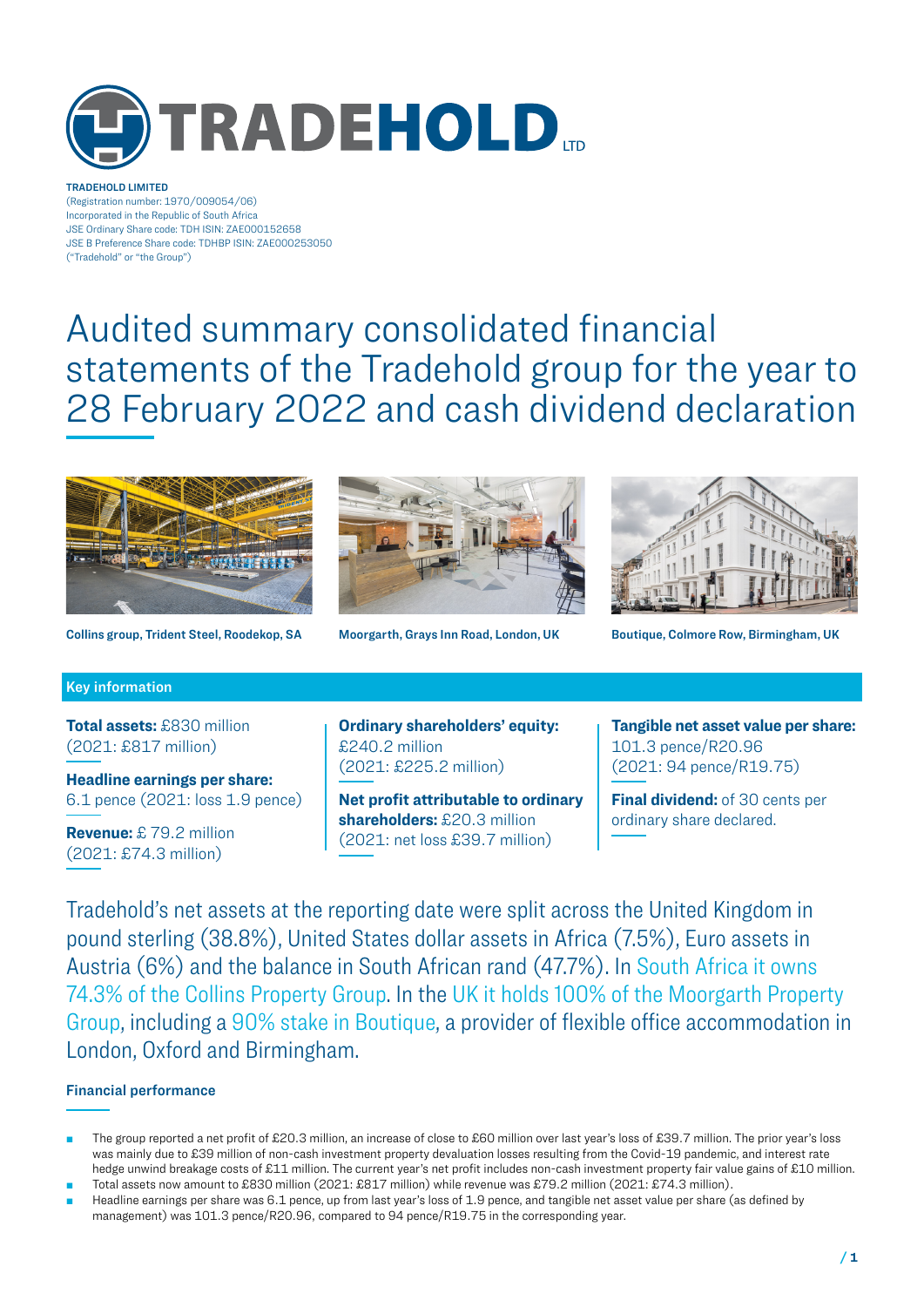#### **Operational performance**

- The Collins Group managed to collect 98.8% of all income due.
- Collins reported a profit before minorities of R574 million against a loss in the 2021 financial year.
- **Moorgarth managed to collect more than 90% of all rent due across its portfolio, a performance above the UK's market average.**
- Boutique's occupancy rate recovered from 67% during the height of the pandemic to 85% in the past financial year.

#### Collins Group

Over many years, Collins has been working towards diversifying its portfolio. Its primary focus is on industrial space and distribution centres that together account for 77% of its gross lettable area (GLA) of 1.5 million m² while of the remaining 23%, 18% is retail and 5% offices. The total value of its portfolio has increased to £463 million (R9 584 million) from £444 million (R9 311 million) a year ago.

The nature and composition of the portfolio has largely buffered the company against the impact of the pandemic, with a 98.8% collection rate achieved of all income due. Currently, 69% of local income is derived from tenants listed on the JSE. OBI, Europe's third largest DIY retailer, accounts for 95% of Collins' offshore income.

At the end of the financial year the weighted average lease expiry date (WALE) was 5.7 years, a factor which considerably lowers the company's vacancy risk in the short term. Although still low at 2.5%, the total vacancies in the portfolio for the year were slightly up from the 2.3% in 2021. 18% of the available office space was vacant, which is not dissimilar to the general trend in office accommodation in South Africa. Although this represents only 0.4% of the total portfolio, Collins is continuing to sell off office buildings.

To help improve energy efficiency, reduce carbon emissions and contribute to the fight against climate change, the company has covered 64 000m<sup>2</sup> of roof space with solar panels, while another 170 000m² are under consideration. Where underground water is available, boreholes are being drilled to reduce tenant dependence on municipal supplies.

Collins is working continuously to reduce the cost of debt, that dropped to an average of 7.5%. Of total debt, 52% is fixed while 30% of rental income escalates directly with the consumer price index (CPI), therefore directly and indirectly 82% of total debt is hedged against interest rate movements.

In the year to February, Collins reported a profit before minorities of R574 million, significantly up from last year's comparable loss of R183.5 million, mainly due to fair value gains on investment property revaluations of R422 million (2021: fair value loss of R180 million), and last year's once off non-cash losses on the unwinding of CPI and fixed interest rate hedges of R228.7 million.

Collins' contribution to the group's net profit after minorities was £16.7 million (2021: loss of £6.9 million).

#### Moorgarth

This has been an extremely challenging time for business in the UK. Further lockdowns at the beginning of the financial year, followed by intermittent partial lockdowns and closures, severely hampered economic recovery. Emergency strategies embedded at the start of the pandemic in 2020 to minimise capital spend and reduce operating costs while implementing innovative ways of driving sales and revenue, continued during the year. Bank support was maintained throughout the period.

Moorgarth managed to collect more than 90% of all rent due across the portfolio, a performance above market average. This, *inter alia*, enabled the company to continue servicing all its debt, including capital repayments and interest, in full for the reporting period.

With shopping centres having proven particularly vulnerable to changes in global retail trends, Moorgarth has continued its efforts to reduce its exposure to retail, now representing 51% of the total value of its portfolio if its interest in joint ventures (not reflected in the balance sheet) is included. The balance comprises mostly commercial properties, some of which have been acquired with Boutique occupying as a tenant.

The pending sale of its major co-owned retail complex in Reading near London which was reported on at half-year, has progressed slower than expected. Income from its other major shopping centre, Market Place Bolton in Greater Manchester, was considerably curtailed by the insolvency of its anchor tenant, Debenhams, in May 2021. Plans are afoot to reconfigure the vacant space for a range of new tenants.

Moorgarth's contribution to the group net profit was £4.3 million against a loss of £31.1 million in 2021. Last year's loss was mainly due to non-cash investment property devaluations of £33 million due to the Covid-19 pandemic, compared to devaluation losses of £1.4 million for the current year.

The value of Moorgarth's portfolio (excluding IFRS 16 right-of-use assets) dropped to £199.4 million from £217.8 million if its interest in joint ventures (not reflected in the balance sheet) is included. The decrease is mainly due to its Lime Street investment properties of £15.5 million reclassified from investment property to held for sale at year-end.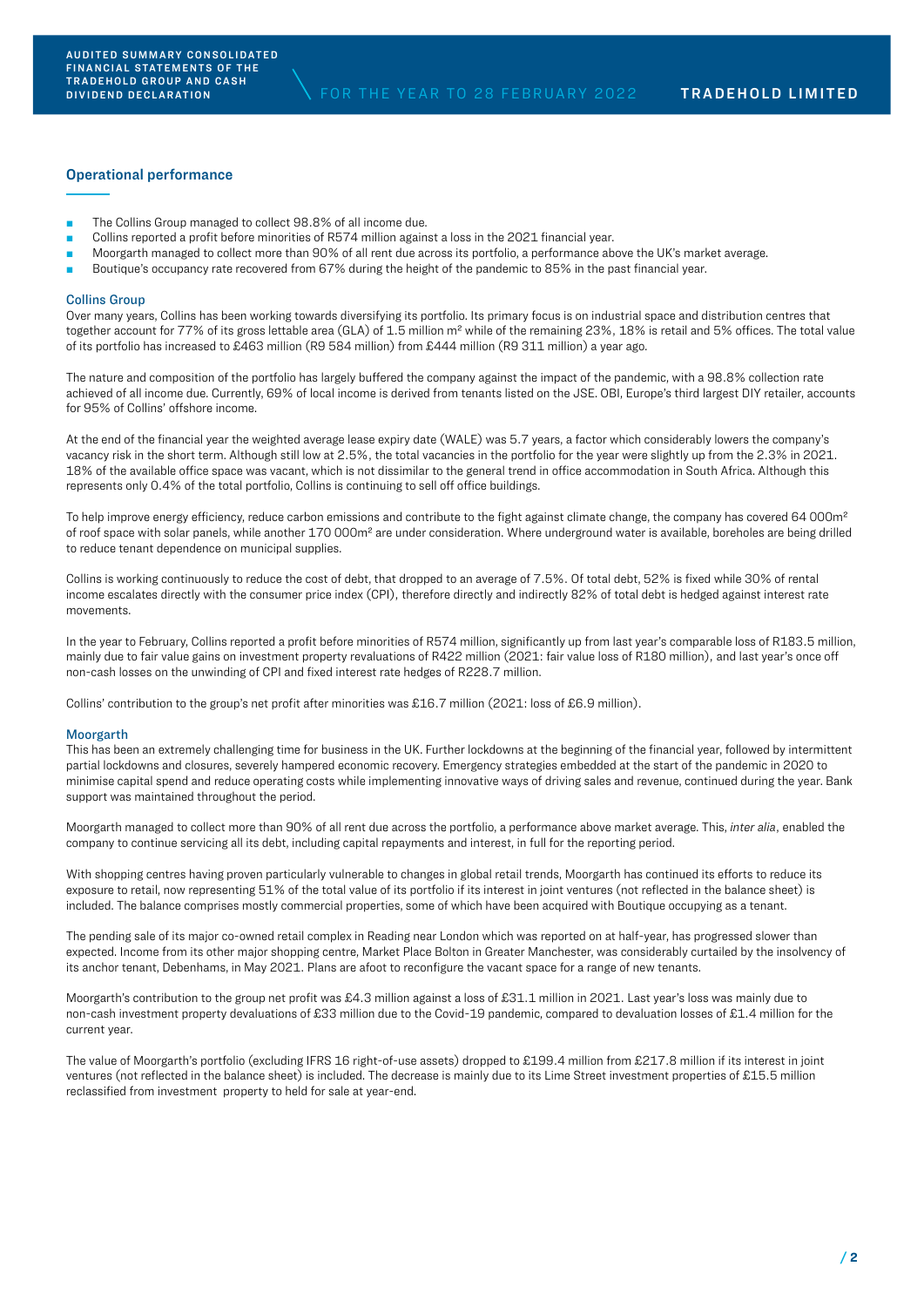#### **Operational performance** (continued)

#### Boutique

Boutique, previously known as The Boutique Workplace Company, provides flexible office accommodation in 33 buildings in Greater London, Oxford and Birmingham. Five of these are owned by Moorgarth, who are seeking to acquire more properties suited to Boutique's needs.

During the full year Boutique remained cash-positive as it has throughout the pandemic and was able to meet all its debt obligations without any additional borrowing. Management believes the pandemic has irrevocably changed the office market; with conventional large, centralised offices on traditional leases slowly evolving to more managed and flexi spaces. Cost certainty, occupational flexibility and attractive working environments to ensure operational flexibility in a dynamic and ever-changing market, are requirements Boutique believes it is well positioned to satisfy due to the type of buildings it occupies.

Boutique's EBITDA (earnings before interest, tax, amortisation and depreciation) for the financial year was a loss of £697 000 (2021: earnings of £364 000), before adjusting for the IFRS 16 reporting requirements.

#### Nguni Group (Namibia)

The Namibian portfolio comprises mainly retail and office accommodation. In a country where GDP has dropped by close to 22% since 2018, rental reversions have become increasingly prevalent as tenants struggle in an ailing economy. As a consequence, rental income on a like-for-like basis dropped 5%. This tendency is not expected to be reversed in the short term.

The value of the Namibian portfolio was £34.8 million (N\$720 million) at the reporting date, unchanged from last year's value. It reported a net profit after minorities but before group interest, of £724 000 (2021: net profit of £25 000).

#### Tradehold Africa Group (Mozambique and Zambia)

The value of the portfolio, which consists of a very small number of properties, increased to £22 million from £20.9 million at the end of February 2021 due to investment property fair value gains and favourable currency movements on the USD to GBP. The company contributed a net profit of £1.5 million to the total group profit, compared to a net profit before group interest of £1.6 million for the corresponding period. All the properties in the portfolio have been up for sale for a while.

### **Share repurchase**

Tradehold repurchased 16 870 of its ordinary shares on the market during the reporting period, resulting in a total number of treasury shares held of 4 383 460 ordinary shares at year-end.

#### **Ordinary share cash dividend**

The board of directors of Tradehold (the "Board") declared a gross cash dividend of 30 cents per ordinary share on 23 May 2022. The cash used for this purpose is Tradehold's share of the distributions made by the Collins Group every six months in terms of the agreement with its minority shareholders. The dividend will reduce Tradehold's stated capital.

The distribution constitutes a foreign dividend as defined in section 1 of the Income Tax Act ("ITA") and is a dividend for purposes of dividends tax ("DT"), since the shares are listed on the JSE Limited.

An exemption from DT is provided for in the ITA in respect of foreign dividends paid to a South African company and to a non-resident to the extent that it is paid in respect of listed shares, provided certain administrative procedures are complied with.

The ITA further provides for an exemption from income tax in respect of foreign dividends received or accrued in respect of listed shares.

In terms of the ITA, DT of 20% has been withheld for those shareholders who are not exempt from DT. Shareholders who are not exempt from DT will therefore receive a net dividend of 24 cents per ordinary share.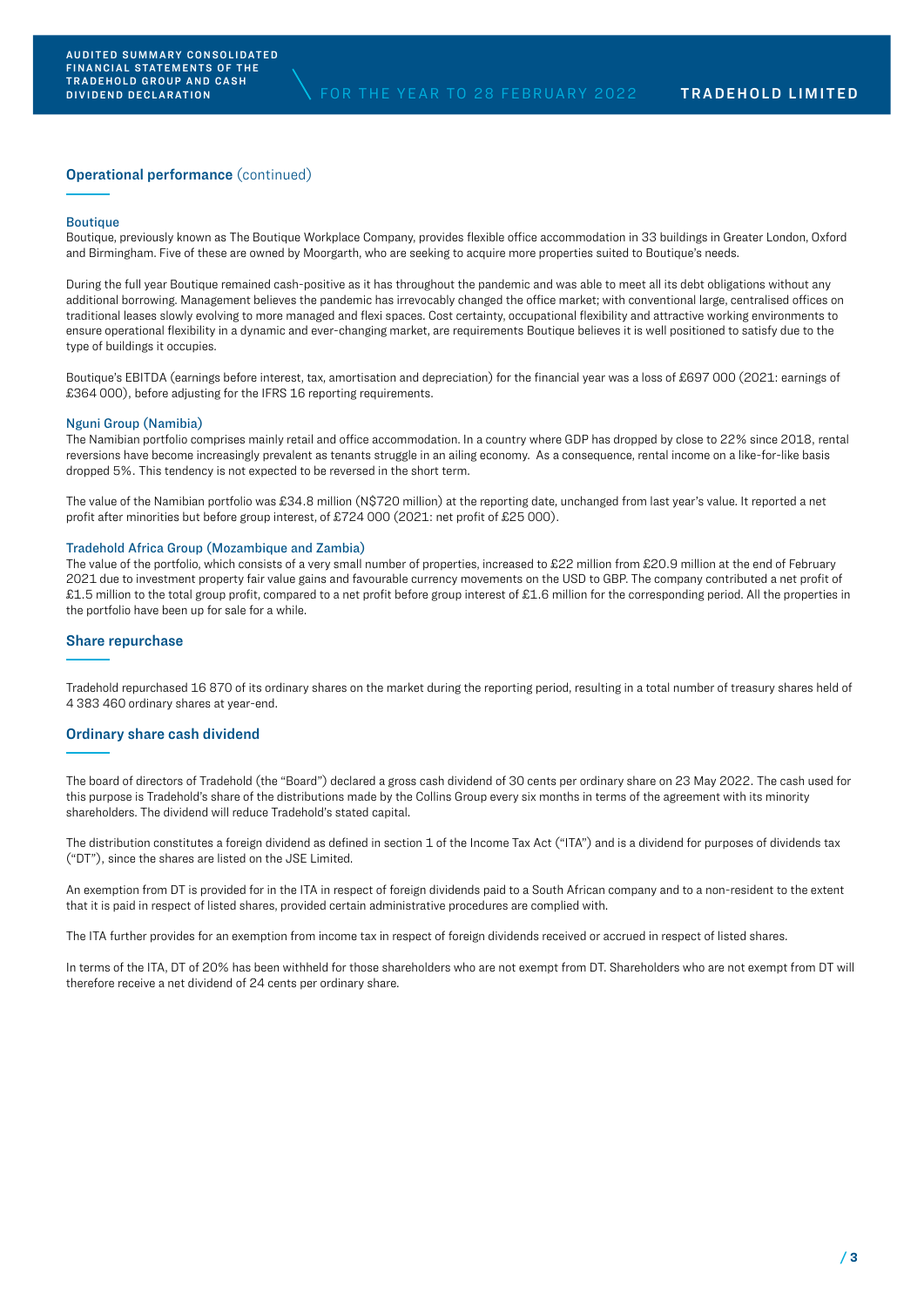#### **Ordinary share cash dividend** (continued)

Tradehold has 261 346 570 ordinary shares in issue. Its income tax reference number is 9725/126/71/9.

| The salient dates for the dividend are as follows: |                        |
|----------------------------------------------------|------------------------|
|                                                    |                        |
| Declaration date                                   | Monday, 23 May 2022    |
| Last date to trade cum dividend                    | Tuesday, 7 June 2022   |
| Date trading commences ex dividend                 | Wednesday, 8 June 2022 |
| Record date                                        | Friday, 10 June 2022   |
| Date of payment to shareholders                    | Monday, 13 June 2022   |

Share certificates may not be dematerialised or rematerialised between Wednesday, 8 June 2022, and Friday, 10 June 2022, both days inclusive.

# **Going concern**

The group has prepared financial forecasts based on detailed operational cash flow forecasts, for the 18 months to 31 August 2023. After servicing all interest and amortisation on borrowings, the forecasts show sufficient cash levels as a buffer against unforeseen events.

Despite the adverse effect of the Covid-19 pandemic, group cash balances have remained healthy at £20.2 million (down by 20.4% from 2021 but only down by 13.9% from 2020 levels).

The group results have shown considerable improvement since the previous year, when the Covid-19 pandemic first adversely impacted the group results:

- revenue has increased by 6.7% (2021: decreased by 21%);
- investment properties were valued upwards by £15.7 million (2021: devalued by £33 million);
- net profit has increased to £20.3 million compare to the prior year loss of £39.7 million (or loss of £29 million after adjusting for the Collins once-off breakage fees in 2021);
- earnings from joint venture have increased from a loss of £11.4 million in 2021 (of which £8.2 million is disclosed as an impairment loss on loans to JV's) to a profit of £290 000 (after an impairment loss on JV loans of £722 000);
- the current ratio is still in a net current liability position, with a deficit of £54.3 million at the year end, but this is due to the reclassification of former long-term borrowings refinanced successfully after the year end;
- the loan to value ratio has improved to 62% from 64% in 2021, thus allowing for more headroom on borrowing covenants.

Debt covenants are compliant throughout the group, with the exception of the RMB B listed preference shares debt (£55.7 million) and the HSBC facility of Boutique (£5.2 million). Full covenant waivers have since been obtained for both facilities. The Waverley HSBC facility (£14.3 million) was in breach for part of the year, but is now compliant.

#### RMB preference shares

Three (2021: four) out of six RMB B preference shares covenants were in breach at the reporting date as presented below:

| Intrinsic NAV not less than £300 million:             | actual £285.6m, breach £14.4 million (2021: £269 million, breach £31 million) |
|-------------------------------------------------------|-------------------------------------------------------------------------------|
| Loan to Value portfolio properties not more than 65%: | actual 85.1% breach; cure required £13.1 million (2021: breach 80.3%)         |
| Vacancy Rate portfolio properties not less than 85%:  | actual 62.4% breach (2021: breach 80.7%)                                      |

The main reason for the Intrinsic NAV covenant breach is the investment property devaluations on the United Kingdom properties in the prior year.

The main reason for the remaining covenant breaches is the adverse performance of the main funded asset, Market Place Bolton, due to a loss of anchor tenants during the pandemic in the previous financial year, exacerbated by government enforced closures for most of the previous financial year. The RMB facility funds several Moorgarth assets, and the debt has continued to be serviced through Moorgarth operational cash.

Subsequent to the reporting date, RMB has waived all covenant breaches, and the B Preference Share facility has been formally extended until 31 August 2023.

Management is comfortable that the group will have sufficient liquidity at its disposal to service as well as repay/refinance this debt to long term through the following strategies:

- sufficient liquidity available in the Collins Group, which is forecast to increase;
- **proceeds from the potential disposal of three assets already earmarked for sale in the United Kingdom (including the liquidation of an interest in** a property fund); and
- proceeds from the disposal of assets in Africa outside South Africa.

In addition, management believes progress will be made in the coming months on letting the voids at Market Place Bolton which are expected to have a positive effect on valuations.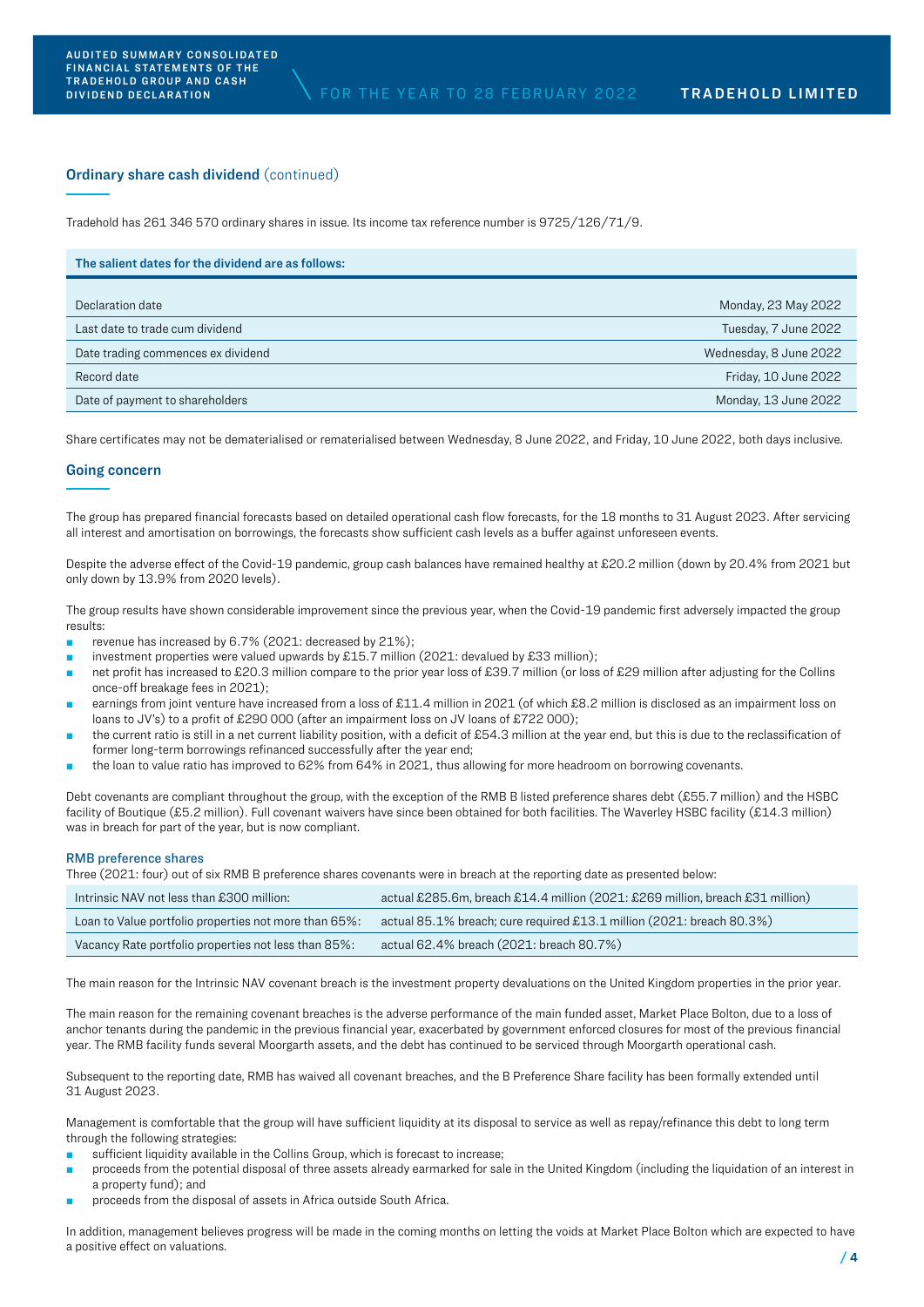# **Going concern** (continued)

#### Boutique

All Boutique look-back covenants have been waived during the period. EBITDA based Interest Cover Ratio (ICR) calculations have been hit hard by the impact Covid-19 had on trading. EBITDA is recovering but it will take time for that recovery to be reflected in look back testing covenant calculations. HSBC are supportive whilst the business recovers and have waived covenants in the year as required. HSBC have provided verbal assurance that waivers will be provided against any future covenant breaches, although these will be granted as and when required, as is the nature of HSBC's operations and consistent with the way in which covenant waivers have been issued to date. Boutique has fully serviced its interest and debt repayments over the Covid-19 affected period and holds cash reserves of £2 million at 28 February 2022. Boutique's cash flow forecasts show the continued service of interest and capital and a positive cash position throughout the period to August 2023. Forecasts show that all forward looking covenant tests will pass during the following financial year and look back tests will approach compliance by the final quarter of the 2023 financial year. This information has been shared with HSBC and HSBC have indicated continued support of waivers required. A summary of the waivers granted to date is set out below:

|                                                  | quarter to<br>20.7.21 | quarter to<br>20.10.21 | quarter to<br>20.1.22 | quarter to<br>20.4.22 |
|--------------------------------------------------|-----------------------|------------------------|-----------------------|-----------------------|
| Historic ICR (looking back)                      | $-0.625$              | $-1.291$               | $-5.856$              | $-8.82$               |
| <b>Test</b>                                      | 4.0                   | 4.0                    | 4.0                   | 4.0                   |
| Historic Debt Service Cover Ratio (looking back) | $-0.171$              | $-0.341$               | $-1.526$              | $-2.277$              |
| <b>Test</b>                                      | 1.25                  | 1.25                   | 1.25                  | 1.25                  |
| <b>Status</b>                                    | Waived                | Waived                 | Waived                | Waived                |

The directors of Boutique believe it is appropriate for Boutique to be considered a going concern for the following reasons:

- Covenant breaches which may be considered an area of risk were caused by impacts of trading through Covid-19, this was a factor that impacted the whole economy and was not reflective of Boutique's trading performance of ability to continue to trade.
- Boutique has made a recovery from this situation and is forecasting profits for the next financial year
- The breaches in question have either been formally waived by HSBC, thus pose no risk, or for future breaches assurance has been obtained of the ongoing support of HSBC to waive these, it is simply an internal process of HSBC that waivers are only issued in 6 monthly instalments.
- Breaches within its future forecasting are purely in relation to look back periods, Boutique has already successfully traded through these periods, so these periods' results are not reflective of the going concern of the business moving forward.
- Throughout the period of covenant breach Boutique continued to meet its financing obligations; breaches were purely a reporting issue and did not impact the operational and financial cash flow performance of the business.
- **Future cashflow projections show that Boutique is able to meet future financial obligations; the only cashflow restrictions shown in the forecast** are caused by future expansion, which will only go ahead if provided with group financing support. Should such support be unavailable, the planned expansion projects will be put on hold and operational cashflows will support the liabilities to HSBC.
- **BUD** HSBC is not the only source of financing for Boutique; if HSBC were to withdraw its funding, Boutique is confident of its ability to draw on intergroup funding to bridge the financing gap until another lender is identified.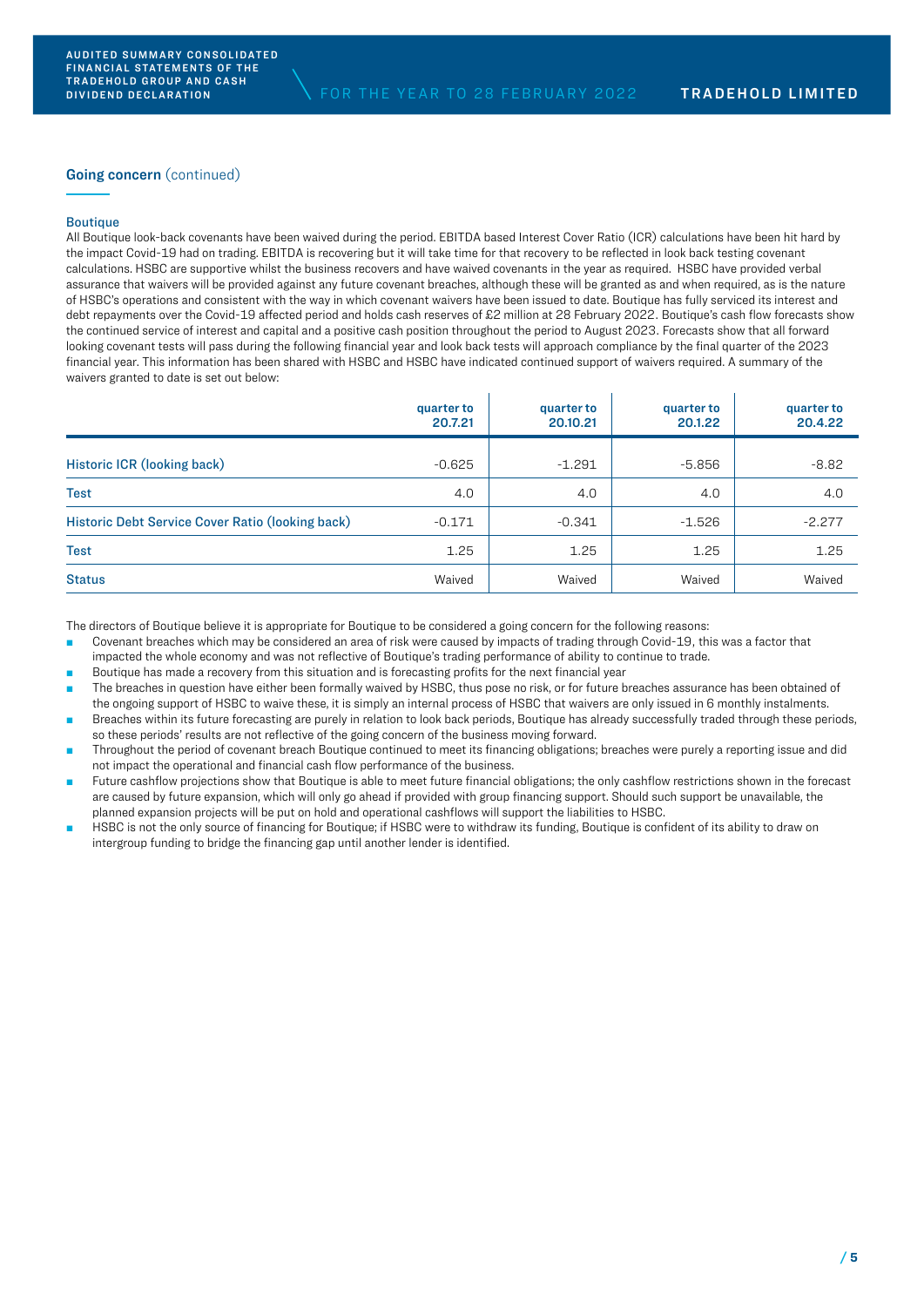# **Going concern** (continued)

#### **Waverley**

Although Waverley Market in Edinburgh (held in a joint venture and thus not consolidated) required Interest Cover Ratio (ICR) covenant waivers during the year due to the enforced Covid-19 closure period, its HSBC facility is now fully covenant compliant. This facility is secured by the property, and as such, not guaranteed by any Tradehold group company.

HSBC have continued to be supportive, and a formal covenant waiver for the breach at April 2021 was obtained. As collections take time to recover to historic levels, HSBC addressed subsequent ICR tests at risk, by reducing the required ICR and Debt Service Cover Ratios (DSCR) for July and October 2021. Since then Covid-19 restrictions have been lifted by the Scottish government, rent recoveries have improved and new lettings are now generating substantially greater income. As a result of the positive improvements in rent collections all covenants are now fully compliant.

Following the letting of substantial space to Department of Work and Pensions, covenants are expected to be met throughout the 2023 financial year.

A summary of the covenant tests for the year is set out below:

|                              | <b>Quarter to</b><br>20.4.21 | <b>Quarter to</b><br>20.7.21 | <b>Quarter to</b><br>20.10.21 | <b>Quarter to</b><br>20.1.22 | <b>Quarter to</b><br>20,4.22 |
|------------------------------|------------------------------|------------------------------|-------------------------------|------------------------------|------------------------------|
| Historic ICR (looking back)  | 124.7%                       | 186.7%                       | 254.3%                        | 275.7%                       | 309.2%                       |
| <b>Test</b>                  | 200%                         | 175%                         | 175%                          | 200%                         | 200%                         |
| Historic DSCR (looking back) | 78.5%                        | 116.7%                       | 158.7%                        | 171.9%                       | 193.4%                       |
| <b>Test</b>                  | 125%                         | 110%                         | 110%                          | 125%                         | 125%                         |
| <b>Status</b>                | Waived                       | Reduced                      | Reduced                       | Compliant                    | Compliant                    |

#### Net current ratio

Although the group is reporting a net current liability position, the reason is mainly due to the following adjustments which, once reclassified to longterm in the coming financial year, are expected to restore the group to a comfortable net current asset position:

- (i) reclassification of the RMB preference share borrowings of £49 million and the related derivative of £6.7 million to current borrowing, due to the scheduled repayment date of June 2022. This facility has been formally extended after the reporting date, by 14 months until 31 August 2023.
- (ii) reclassification of Africa operations borrowings of £3.2 million secured by a property with a long lease to BAT in the process of being refinanced for a further 5 year term, to current borrowings. The refinance process is advanced but not yet completed at the reporting date.

Management is confident that the borrowings will be successfully refinanced, and that the group's significant net current liability position will return to a net current asset position by the next reporting date.

The group has strong operational and financial capacity to continue operations throughout the going concern period and beyond, sound banking relationships with its funders, as well as strategies and opportunities to release cash for liquidity if required. The directors therefore consider the going concern assumption to be appropriate in the presentation of the financial statements as at 28 February 2022.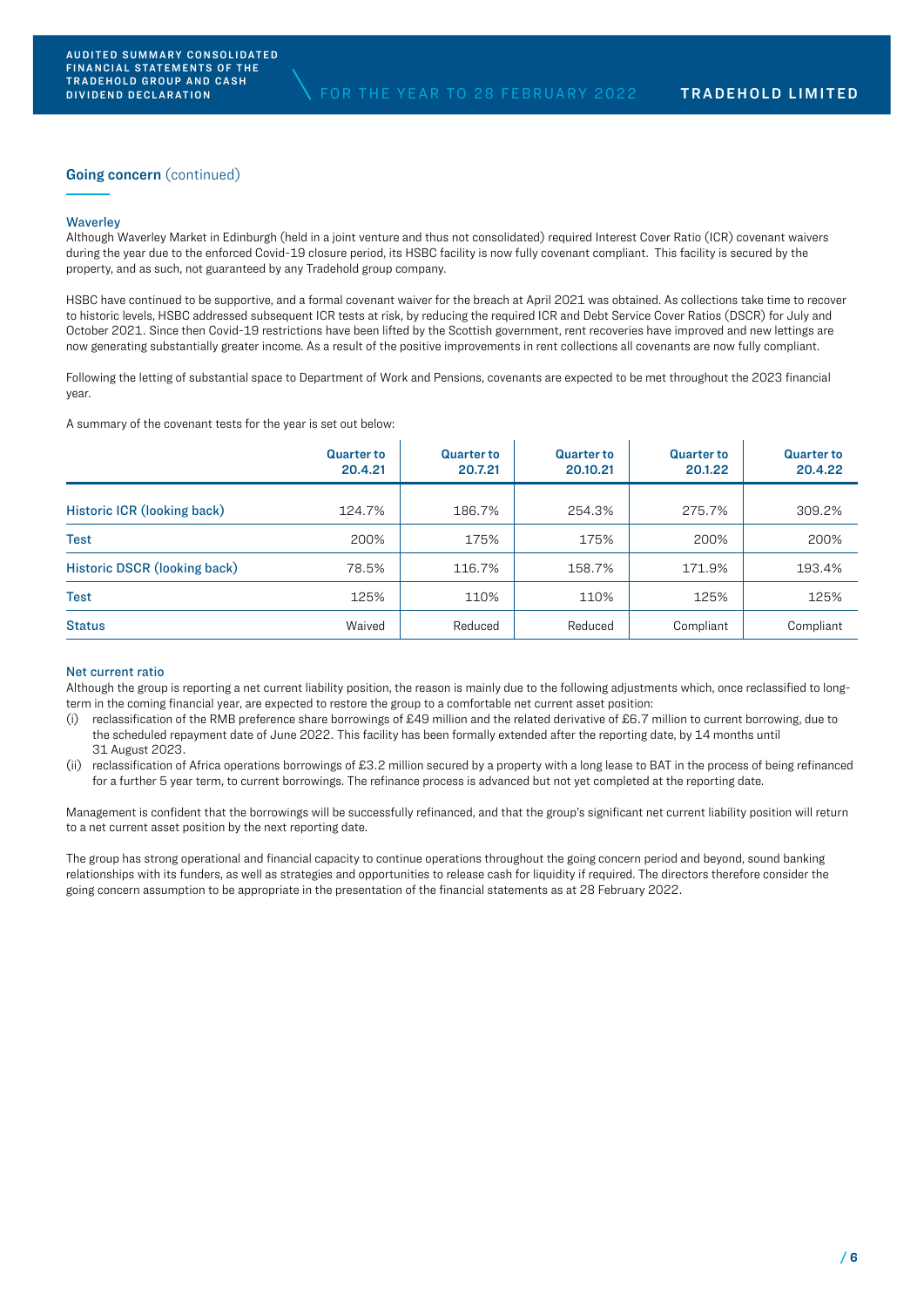#### **Outlook**

Although the effects of the pandemic are slowly beginning to diminish, new challenges are facing our operations in South Africa as well as the UK.

Collins, largely focused on KZN, had nine properties affected by the recent devastating floods in that province. Although the damages are still being assessed, Collins is adequately insured against any loss.

As far as the UK is concerned, its recovery , as with many countries, is being hampered by inflation, continuing trading issues following Brexit and now the war in Ukraine. The group's management teams, toughened by the enormous challenges of the pandemic, will continue to restructure their portfolio and repurpose assets where necessary to adapt to the changing market and find new opportunities to acquire buildings with Boutique as tenant throughout the UK.

Boutique finds itself in a good space in a growing market for flexible office accommodation that can be rapidly tailored to specific tenant needs. The UK businesses will work closely together to find new opportunities for growth and expansion. Boutique expects to return to profitability in the 2023 financial year.

# **Policy adoption for trading statements**

The Group has adopted net asset value per share as the measure for trading statements with effect from the 28 February 2017 financial year-end.

### **Audit opinion**

These summary consolidated financial statements for the year ended 28 February 2022 have been audited by PricewaterhouseCoopers Inc., who expressed an unmodified opinion thereon. The auditor also expressed an unmodified opinion on the annual financial statements from which these summary consolidated financial statements were derived.

A copy of the auditor's report on the summary consolidated financial statements and of the auditor's report on the annual consolidated financial statements are available at http://www.tradehold.co.za/investor-centre/annual-reports or at the Group's registered office, together with the financial statements identified in the respective auditor's reports.

### **Preparation of financial results**

The preparation of the financial results was supervised by the group financial director, Karen Nordier BAcc, BAcc Hons, CA (SA).

#### **Reporting currency**

As the operations of most of Tradehold's subsidiaries are conducted in pound sterling and because of the distortion caused by the fluctuating value of the rand, the Group reports its results in the former currency.

## **Resignation of director**

Mr David Anthony Harrop resigned from the Board with effect from 20 May 2021.

**CHAIRMAN DIRECTOR**

**CH WIESE KL NORDIER**

23 May 2022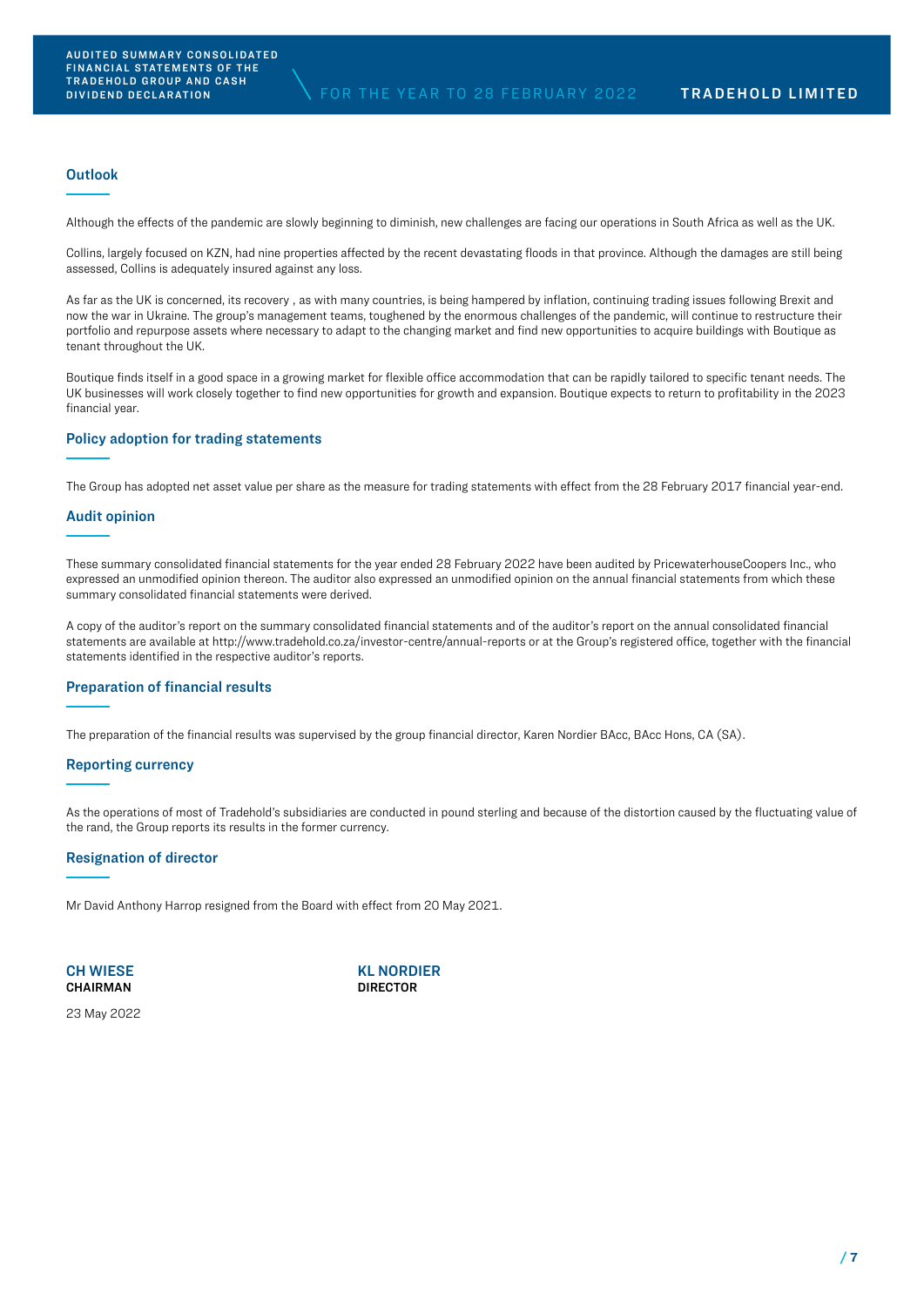# Independent auditor's report on the summary consolidated financial statements

To the shareholders of Tradehold Limited

#### **Opinion**

The summary consolidated financial statements of Tradehold Limited, contained in the accompanying preliminary report, which comprise the summary consolidated statement of financial position as at 28 February 2022, the summary consolidated statements of comprehensive income, changes in equity and cash flows for the year then ended, and related notes, are derived from the audited consolidated financial statements of Tradehold Limited for the year ended 28 February 2022.

In our opinion, the accompanying summary consolidated financial statements are consistent, in all material respects, with the audited consolidated financial statements, in accordance with the requirements of the JSE Limited Listings Requirements for preliminary reports, as set out in note 1 to the summary consolidated financial statements, and the requirements of the Companies Act of South Africa as applicable to summary financial statements.

### **Summary consolidated financial statements**

The summary consolidated financial statements do not contain all the disclosures required by International Financial Reporting Standards and the requirements of the Companies Act of South Africa as applicable to annual financial statements. Reading the summary consolidated financial statements and the auditor's report thereon, therefore, is not a substitute for reading the audited consolidated financial statements and the auditor's report thereon.

#### **The audited consolidated financial statements and our report thereon**

We expressed an unmodified audit opinion on the audited consolidated financial statements in our report dated 23 May 2022. That report also includes communication of key audit matters. Key audit matters are those matters that, in our professional judgement, were of most significance in our audit of the consolidated financial statements of the current period.

#### **Director's responsibility for the summary consolidated financial statements**

The directors are responsible for the preparation of the summary consolidated financial statements in accordance with the requirements of the JSE Limited Listings Requirements for preliminary reports, set out in note 1 to the summary consolidated financial statements, and the requirements of the Companies Act of South Africa as applicable to summary financial statements.

#### **Auditor's responsibility**

Our responsibility is to express an opinion on whether the summary consolidated financial statements are consistent, in all material respects, with the audited consolidated financial statements based on our procedures, which were conducted in accordance with International Standard on Auditing (ISA) 810 (Revised), Engagements to Report on Summary Financial Statements.

Pricewaterhouse Coopers Inc.

PRICEWATERHOUSECOOPERS INC. DIRECTOR: JR DE VILLIERS REGISTERED AUDITOR

Cape Town South Africa

23 May 2022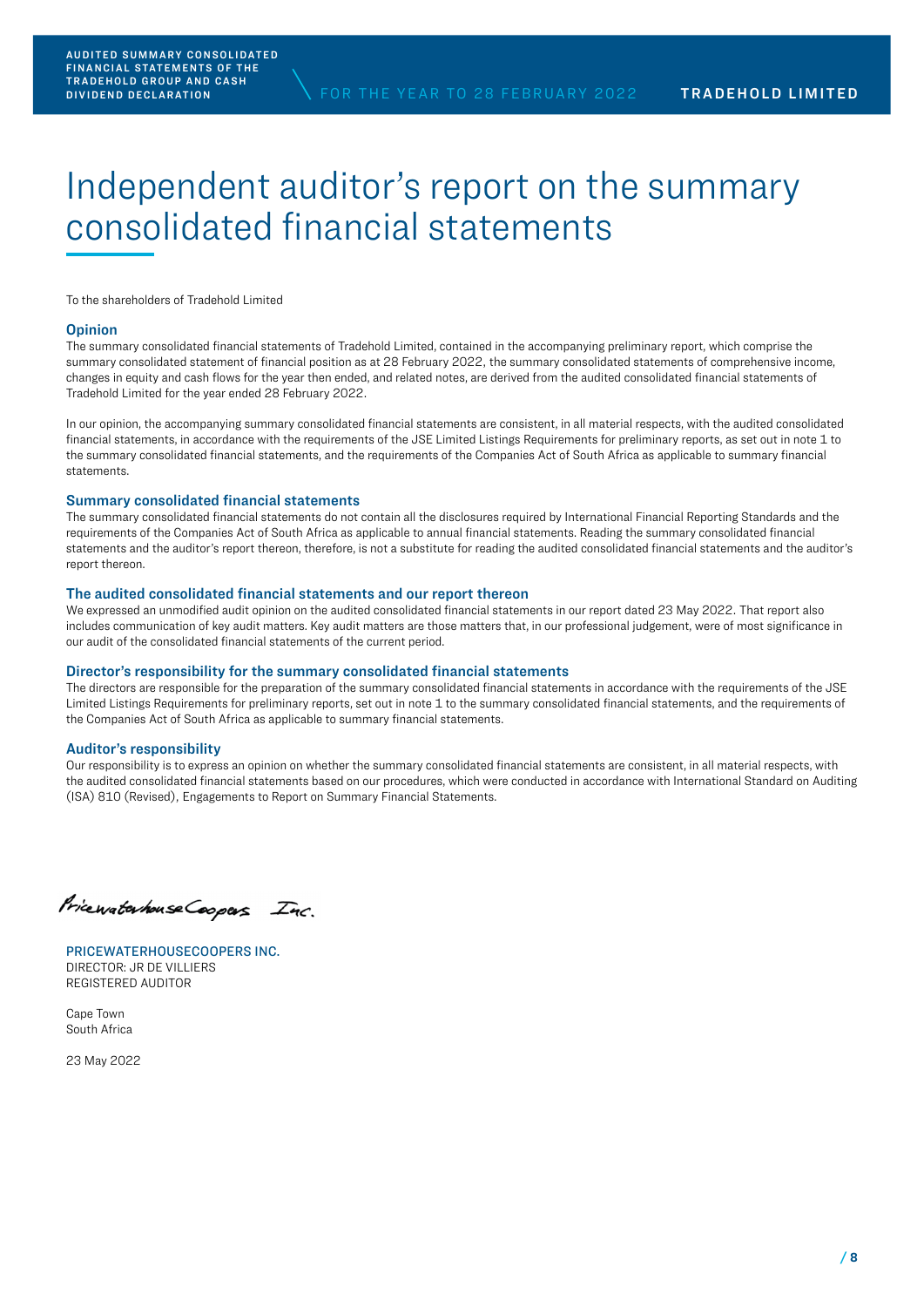# Statement of comprehensive income

| £'000                                                                               | <b>Audited</b><br>12 months to<br>28/02/22 | Restated*<br><b>Audited</b><br>12 months to<br>28/02/21 |
|-------------------------------------------------------------------------------------|--------------------------------------------|---------------------------------------------------------|
| Revenue                                                                             | 79 239                                     | 74274                                                   |
| Other operating income                                                              | 2735                                       | 1193                                                    |
| Profit/(loss) on disposal of investment properties                                  | 1640                                       | (817)                                                   |
| Net gain/(loss) from fair value adjustment on investment property                   | 10 142                                     | (38662)                                                 |
| Gain on disposal and scrapping of PPE (excluding buildings)                         | $\mathbf{1}$                               | 4                                                       |
| Impairment gains/(losses) on financial assets                                       | 378                                        | (9587)                                                  |
| Employee benefit expenses                                                           | (6521)                                     | (5903)                                                  |
| Lease expenses                                                                      | (28)                                       | (24)                                                    |
| Depreciation, impairment and amortisation                                           | (1757)                                     | (2350)                                                  |
| Other operating costs                                                               | (18698)                                    | (14130)                                                 |
| Trading profit                                                                      | 67131                                      | 3998                                                    |
| Gain/(loss) on disposal of financial assets                                         | 332                                        | (62)                                                    |
| Net fair value losses on financial assets at fair value through profit or loss      | (1617)                                     | (2171)                                                  |
| Operating profit                                                                    | 65846                                      | 1765                                                    |
| Finance income                                                                      | 4588                                       | 5646                                                    |
| Finance cost                                                                        | (32382)                                    | (44821)                                                 |
| Earnings/(loss) from joint venture                                                  | 1012                                       | (3219)                                                  |
| Loss from associated companies                                                      | 39064                                      | (474)                                                   |
| Profit/(loss) before taxation<br>Taxation                                           | (9288)                                     | (41103)<br>(833)                                        |
| Profit/(loss) for the year before non-controlling interest                          | 29776                                      | (41 936)                                                |
|                                                                                     |                                            |                                                         |
| Other comprehensive income                                                          |                                            |                                                         |
| Items that may be subsequently reclassified to profit or loss                       |                                            |                                                         |
| Gains on cash flow hedges                                                           | 435                                        | 80                                                      |
| Deferred tax on cash flow hedges                                                    | (109)                                      | (5)                                                     |
| Exchange differences on translation of foreign operations                           | 2146                                       | (11199)                                                 |
| Items that may not be subsequently reclassified to profit or loss                   |                                            |                                                         |
| Revaluation of land and buildings<br>Total comprehensive income/(loss) for the year | 32 248                                     | (53060)                                                 |
|                                                                                     |                                            |                                                         |
| Profit/(loss) attributable to:                                                      |                                            |                                                         |
| Owners of the parent                                                                | 20278                                      | (39709)                                                 |
| Non-controlling interest                                                            | 9498                                       | (2227)                                                  |
|                                                                                     | 29776                                      | (41 936)                                                |
|                                                                                     |                                            |                                                         |
| Total comprehensive income/(loss) attributable to:                                  |                                            |                                                         |
| Owners of the parent                                                                | 22526                                      | (48882)                                                 |
| Non-controlling interest                                                            | 9722                                       | (4178)                                                  |
|                                                                                     | 32 248                                     | (53060)                                                 |
|                                                                                     |                                            |                                                         |
| Earnings per share (pence): basic                                                   | 7.9                                        | (15.4)                                                  |
| Number of shares for calculation of earnings per share ('000)                       | 256963                                     | 257701                                                  |
| Earnings per share (pence): diluted                                                 | 7.9                                        | (15.2)                                                  |
| Number of shares for calculation of diluted earnings per share ('000)               | 257267                                     | 260 658                                                 |

\* Comparatives have been restated for the reclassification of a security deposit from Long-term borrowings to Loans receivable as detailed in note 2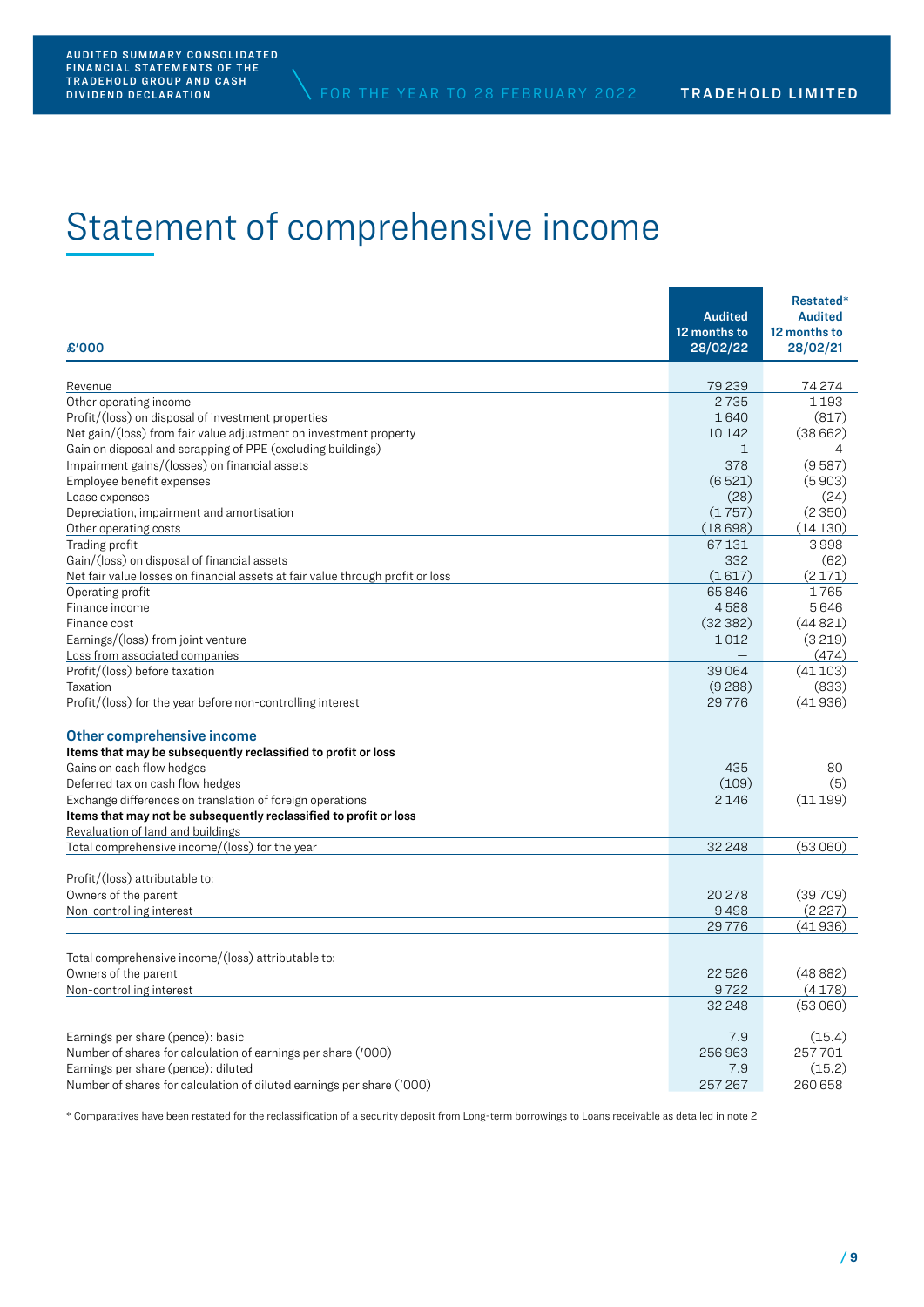# Statement of financial position

| (E'000)                                                    | <b>Audited</b><br>28/02/22 | Restated*<br><b>Audited</b><br>28/02/21 |
|------------------------------------------------------------|----------------------------|-----------------------------------------|
| Non-current assets                                         | 756 659                    | 761185                                  |
| Property, plant and equipment                              | 7886                       | 9181                                    |
| Investment properties - fair value for accounting purposes | 633998                     | 631551                                  |
| Investment property - straight lining lease income accrual | 32609                      | 31315                                   |
| Investment properties – right-of-use assets                | 37184                      | 40 640                                  |
| Intangible assets                                          | 8031                       | 8031                                    |
| Deferred taxation                                          | 7569                       | 6567                                    |
| Investments accounted for using the equity method          |                            |                                         |
| Investment in joint venture                                | 10 10 3                    | 9092                                    |
| Investments in associates                                  |                            |                                         |
| Derivative financial instruments                           |                            |                                         |
| Financial assets at amortised cost:                        |                            |                                         |
| Loans to joint venture                                     | 9979                       | 9893                                    |
| Loans receivable                                           | 3312                       | 7723                                    |
| Other non-current assets                                   | 5988                       | 7192                                    |
|                                                            |                            |                                         |
| <b>Current assets</b>                                      | 56720                      | 55 1 24                                 |
| Financial assets at fair value through profit and loss     | 4514                       | 4081                                    |
| Derivative financial instruments                           | 88                         |                                         |
| Financial assets at amortised cost:                        |                            |                                         |
| Loans receivable                                           | 17723                      | 10156                                   |
| Loans to associates                                        | 6009                       | 5468                                    |
| Trade and other receivables                                | 5953                       | 6293                                    |
| Other current assets                                       | 2 2 0 9                    | 3718                                    |
| Cash and cash equivalents                                  | 20224                      | 25408                                   |
| Assets classified as held for sale                         | 17036                      | 954                                     |
|                                                            |                            |                                         |
| <b>Total assets</b>                                        | 830 415                    | 817263                                  |
| <b>Equity</b>                                              | 292 114                    | 269760                                  |
| Ordinary shareholders' equity                              | 240 260                    | 225 249                                 |
| Non-controlling interest                                   | 51854                      | 44 511                                  |
|                                                            |                            |                                         |
| Non-current liabilities                                    | 427685                     | 433591                                  |
| Preference share liability                                 | 52                         | 52                                      |
| Long-term borrowings                                       | 349 267                    | 357852                                  |
| Lease liabilities                                          | 29735                      | 35111                                   |
| Derivative financial instruments                           | 2017                       | 347                                     |
| Deferred taxation                                          | 46614                      | 40 2 29                                 |
| <b>Current liabilities</b>                                 | 110616                     | 113912                                  |
| Preference share liability                                 | 49081                      | 49574                                   |
| Short-term borrowings                                      | 23058                      | 23817                                   |
| Deferred revenue                                           | 5685                       | 6500                                    |
| Lease liabilities                                          | 7383                       | 5464                                    |
| Derivative financial instruments                           | 6732                       | 7731                                    |
| Taxation                                                   | 1850                       | 1050                                    |
| Trade and other payables                                   | 16827                      | 19776                                   |
| <b>Total liabilities</b>                                   | 538 301                    | 547503                                  |
| <b>Total equity and liabilities</b>                        | 830415                     | 817263                                  |

\* Comparatives have been restated for the reclassification of a security deposit from Long-term borrowings to Loans receivable as detailed in Note 2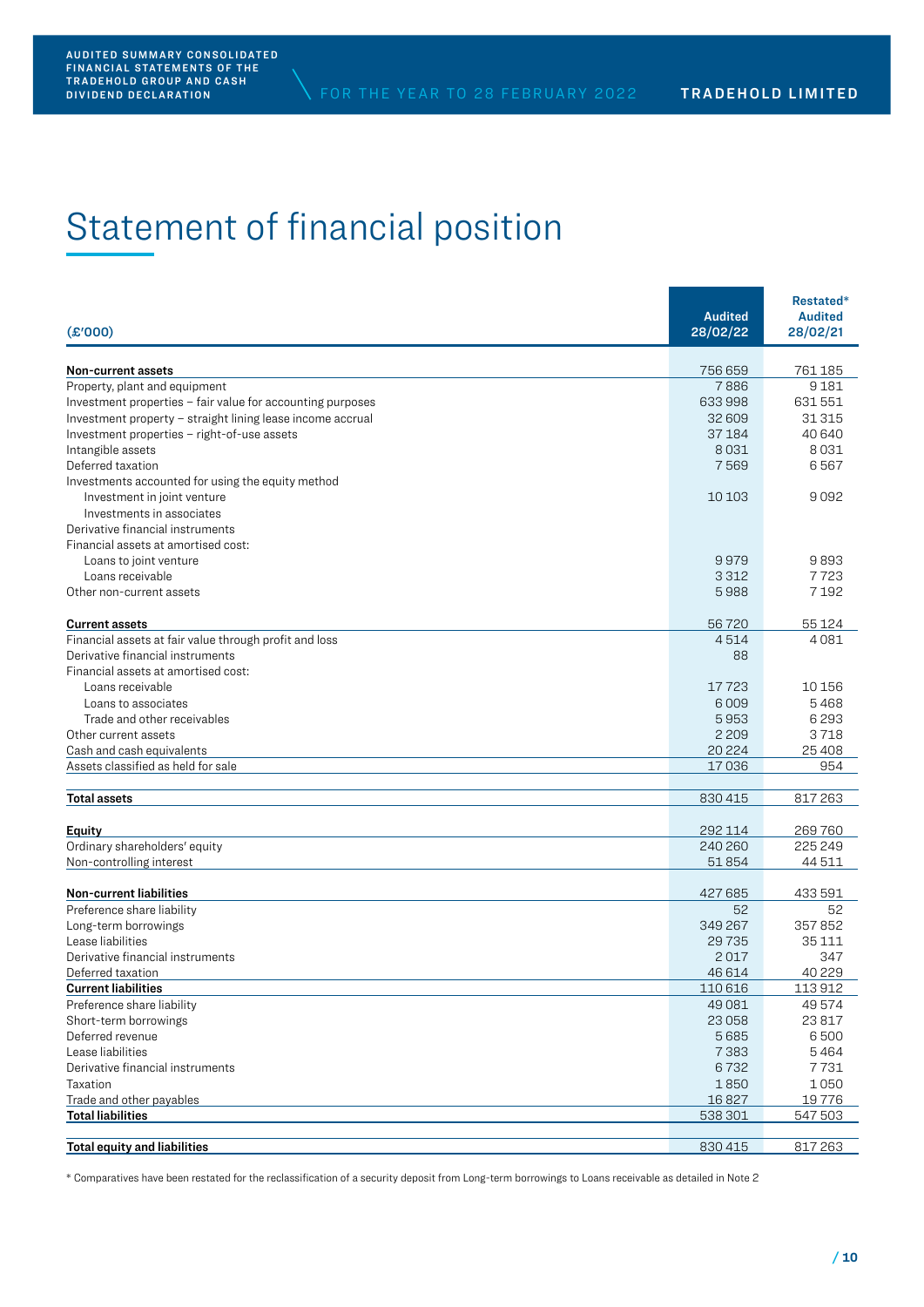# Statement of changes in equity

| (E'000)                                        | <b>Audited</b><br>12 months to<br>28/02/22 | <b>Audited</b><br>12 months to<br>28/02/21 |
|------------------------------------------------|--------------------------------------------|--------------------------------------------|
|                                                |                                            |                                            |
| Balance at beginning of the period             | 269760                                     | 334070                                     |
| Profit for the year                            | 29 7 7 6                                   | (41936)                                    |
| Dividends distributed to shareholders          | (7615)                                     | (7 399)                                    |
| Acquisition of treasury shares                 | (7)                                        | (564)                                      |
| Acquisition of subsidiary - Austria            |                                            | (654)                                      |
| Capital reserve (Employee Share Option Scheme) | 107                                        | 82                                         |
| Distribution to minorities                     | (2379)                                     | (2714)                                     |
| Other comprehensive income for the year        | 2472                                       | (11125)                                    |
| Balance at the end of the period               | 292 114                                    | 269760                                     |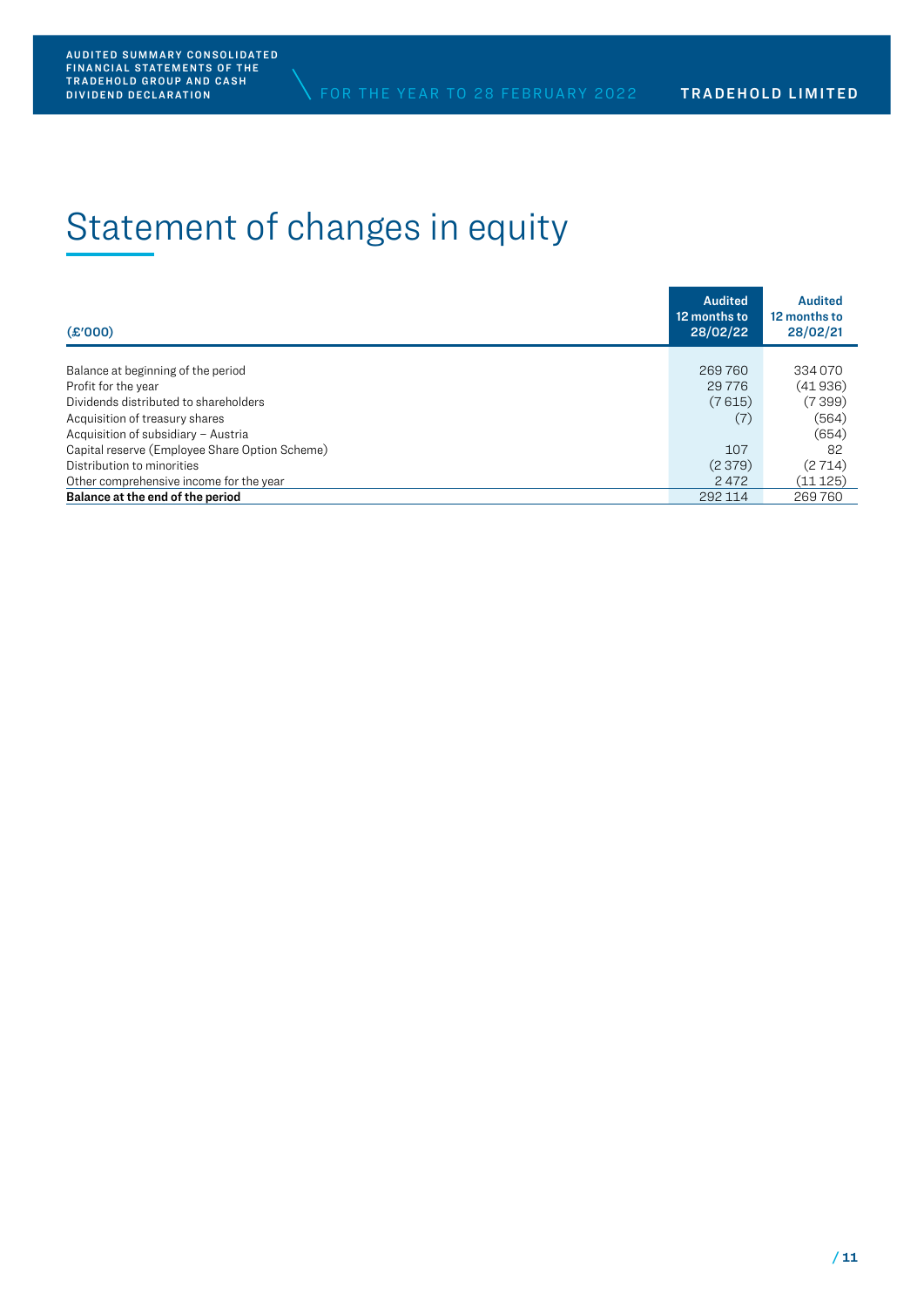# Statement of cash flows

| (E'000)                                               | <b>Audited</b><br>12 months to<br>28/02/22 | Restated*<br><b>Audited</b><br>12 months to<br>28/02/21 |
|-------------------------------------------------------|--------------------------------------------|---------------------------------------------------------|
| Cash flows from operating activities                  | 13574                                      | 20225                                                   |
| Operating profit/(loss)                               | 65846                                      | 1765                                                    |
| Non-cash items                                        | (9883)                                     | 50584                                                   |
| Changes in working capital                            | (265)                                      | 10258                                                   |
| Interest received                                     | 1720                                       | 1466                                                    |
| Interest paid                                         | (30374)                                    | (32417)                                                 |
| Dividends paid to ordinary shareholders               | (7615)                                     | (7399)                                                  |
| Dividends to non-controlling interests                | (2379)                                     | (2714)                                                  |
| Taxation refunded/(paid)                              | (3476)                                     | (1318)                                                  |
|                                                       |                                            |                                                         |
| Cash flows from / (utilised in) investing activities  | (1095)                                     | (17453)                                                 |
| Acquisition of investment properties                  | (5150)                                     | (30102)                                                 |
| Acquisition of property, plant and equipment          | (490)                                      | (413)                                                   |
| Proceeds on disposal of investment properties         | 7837                                       | 10040                                                   |
| Proceeds on disposal of property, plant and equipment | 70                                         | 45                                                      |
| Proceeds on disposal of investments                   |                                            | 2819                                                    |
| Loans advanced to joint venture                       |                                            | (875)                                                   |
| Loans advanced to associate undertaking               | (282)                                      | (205)                                                   |
| Loans repaid by associate undertaking                 | 132                                        | 44                                                      |
| Loans and advances - issued                           | (3554)                                     | (10545)                                                 |
| Loans and advances - repaid                           | 342                                        | 11739                                                   |
|                                                       |                                            |                                                         |
| Cash flows from financing activities                  | (17625)                                    | (902)                                                   |
| Proceeds from borrowings                              | 69416                                      | 163567                                                  |
| Repayment of borrowings                               | (80262)                                    | (154849)                                                |
| Settlement of derivative                              | (146)                                      | (415)                                                   |
| Redemption of preference shares                       | (1226)                                     | (3178)                                                  |
| Acquisition of treasury shares                        | (7)                                        | (563)                                                   |
| Principal elements of lease payments                  | (5400)                                     | (5464)                                                  |
| Net increase/(decrease) in cash and cash equivalents  | (5146)                                     | 1870                                                    |
|                                                       |                                            |                                                         |
| Effect of changes in exchange rate                    | (38)                                       | 43                                                      |
| Cash and cash equivalents at beginning of the year    | 25 4 08                                    | 23 4 95                                                 |
| Cash and cash equivalents at end of the year          | 20 224                                     | 25408                                                   |

\* Comparatives have been restated for the reclassification of a security deposit from Long-term borrowings to Loans receivable as detailed in Note 2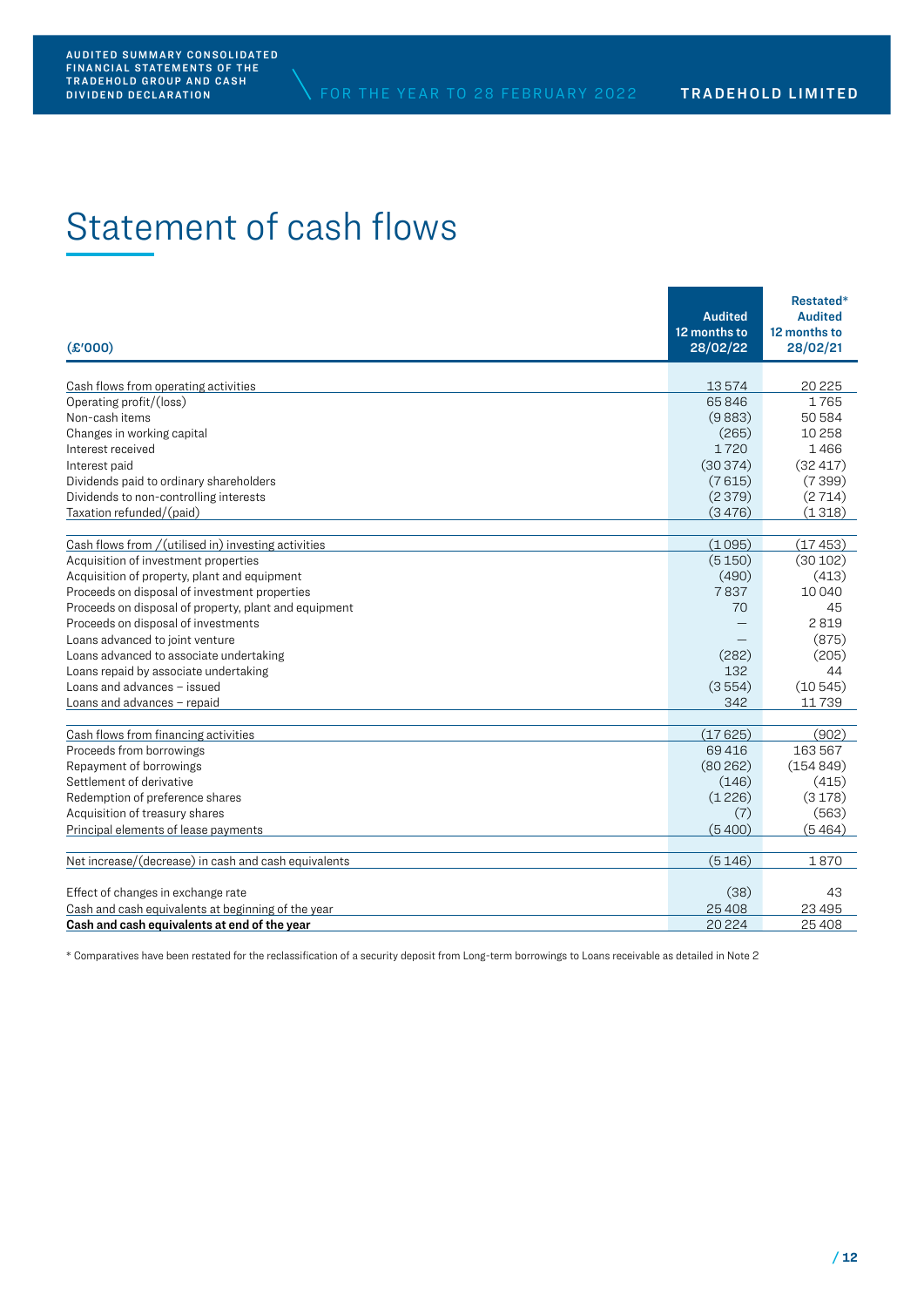# Segmental analysis

| (E'000)                                              | <b>Revenue</b> | <b>Operating</b><br>profit/(loss) | <b>Investment</b><br>properties | <b>Total assets</b> | <b>Total</b><br><b>liabilities</b> |
|------------------------------------------------------|----------------|-----------------------------------|---------------------------------|---------------------|------------------------------------|
| Twelve months to 28 February 2022 (audited)          |                |                                   |                                 |                     |                                    |
| Property - United Kingdom                            | 5958           | 5703                              | 146498                          | 189991              | 99582                              |
| Property - South Africa                              | 46565          | 54871                             | 433 363                         | 471586              | 323947                             |
| Property - Austria                                   | 3366           | 3998                              | 30 164                          | 31729               | 17276                              |
| Property - Namibia                                   | 2975           | 2225                              | 34 780                          | 43678               | 22911                              |
| Property - Africa excluding Namibia and South Africa | 2218           | 1983                              | 22099                           | 28881               | 12651                              |
| Serviced office - United Kingdom                     | 18 157         | (1973)                            | 36887                           | 64 203              | 61526                              |
| Other                                                |                | (961)                             |                                 | 347                 | 408                                |
|                                                      | 79239          | 65846                             | 703791                          | 830 415             | 538 301                            |
| Twelve months to 28 February 2021 (audited)          |                |                                   |                                 |                     |                                    |
| Property - United Kingdom                            | 6615           | (27962)                           | 168731                          | 188420              | 101996                             |
| Property - South Africa                              | 43938          | 25722                             | 415718                          | 450819              | 323882                             |
| Property - Austria                                   |                |                                   | 28826                           | 30552               | 15 342                             |
| Property - Namibia                                   | 3001           | 1902                              | 34841                           | 43646               | 23628                              |
| Property - Africa excluding Namibia and South Africa | 2 3 1 9        | 2 2 3 9                           | 20883                           | 28327               | 11896                              |
| Serviced office - United Kingdom                     | 18 401         | 999                               | 34507                           | 74849               | 70 352                             |
| Other                                                |                | (1135)                            |                                 | 650                 | 407                                |
|                                                      | 74 274         | 1765                              | 703506                          | 817263              | 547 503                            |

The revenue of property United Kingdom is shown after deduction of intersegment revenue of £2.99 million received from the serviced office segment.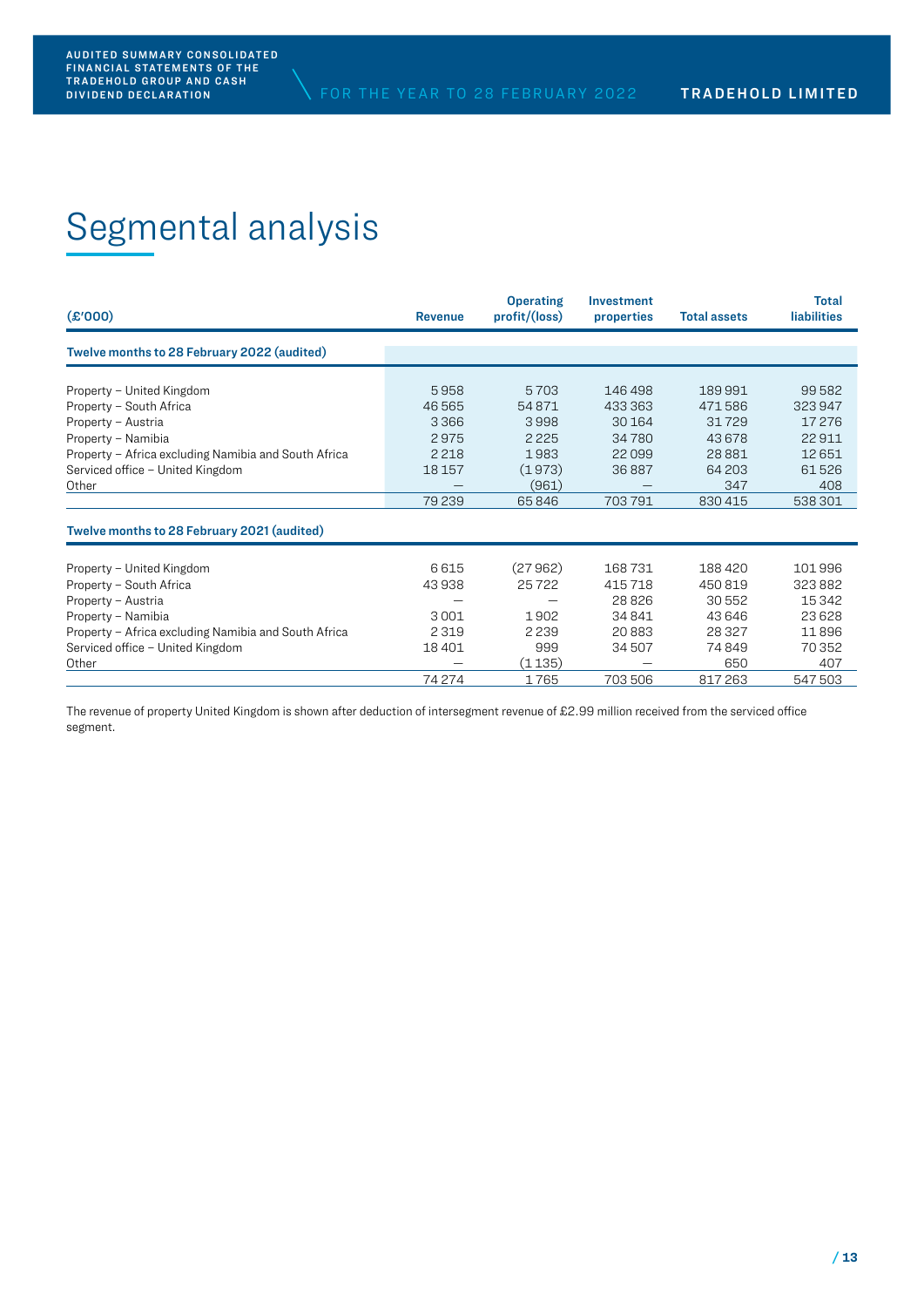# Notes to the condensed consolidated interim financial statements

# **1 Basis of presentation and accounting policies**

 The summary consolidated financial statements are prepared in accordance with the requirements of the JSE Limited Listings Requirements for preliminary reports, and the requirements of the Companies Act, No 71 of 2008 (the "Companies Act") applicable to summary financial statements.

 The Listings Requirements require preliminary reports to be prepared in accordance with the framework concepts and the measurement and recognition requirements of International Financial Reporting Standards (IFRS) and the SAICA Financial Reporting Guides as issued by the Accounting Practices Committee and Financial Pronouncements as issued by the Financial Reporting Standards Council and to also, as a minimum, contain the information required by IAS 34 Interim Financial Reporting. The accounting policies applied in the preparation of the consolidated financial statements from which the summary consolidated financial statements were derived are in terms of IFRS and are consistent with those accounting policies applied in the preparation of the previous consolidated annual financial statements, except for the adoption of the following new standards, amendments to publicised standards and interpretations that became effective for the current reporting period beginning 1 March 2021:

Covid-19-Related Rent Concessions beyond 30 June 2021- Amendment to IFRS 16

 Under the optional practical expedient for lessees from assessing whether a covid-19 related rent concession from a lessor is a lease modification, the group elected to account for any change in lease payments resulting from covid-19 related rent concession in the same way it would if the change were not a lease modification.

 Following the amendment, the practical expedient period has now been extended to apply to rent concessions for which any reduction in lease payments affects payments originally due on or before 30 June 2022, provided the other conditions for applying the practical expedient are met.

Interest rate benchmark reform – Phase 2 – Amendments to IFRS 9, IAS 39, IFRS 7, IFRS 4 and IFRS 16 The amendments provide temporary reliefs which address the financial reporting effects when benchmark interest rates such as LIBOR and other interbank offered rates (IBOR) are replaced with alternative nearly risk-free interest rates ("RFRs").

# The amendments include the following practical expedients:

- Provided the transition from an IBOR benchmark rate to a RFR is on an economically equivalent basis with no value transfer occurring, a practical expedient to require contractual changes, or changes to cash flows that are directly required by the reform, to be treated as changes to a floating interest rate, equivalent to a movement in a market rate of interest.
- Permit changes required by IBOR reform to be made to hedge designations and hedge documentation without the hedging relationship being discontinued.
- Provide temporary relief to entities from having to meet the separately identifiable requirement when an RFR instrument is designated as a hedge of a risk component.

 The Group's reportable segments reflect those components of the Group that are regularly reviewed by the chief executive officers and other senior executives who make strategic decisions (i.e. the chief operating decision maker).

 Trading profit on the face of the statement of comprehensive income is the Group's operating result excluding fair value gains or losses on financial assets at fair value through profit or loss and impairment losses on goodwill.

# Tangible net asset value per share:

 Tangible net asset value per share excludes intangible assets, deferred tax assets and deferred tax liabilities from the calculation of the group's net asset value. Management believes that it is a useful measure for shareholders of the Group's intrinsic net worth. However, this is not a defined term under IFRS and may not be comparable with similarly titled measures reported by other companies.

The directors of the Group take full responsibility for the preparation of this preliminary report.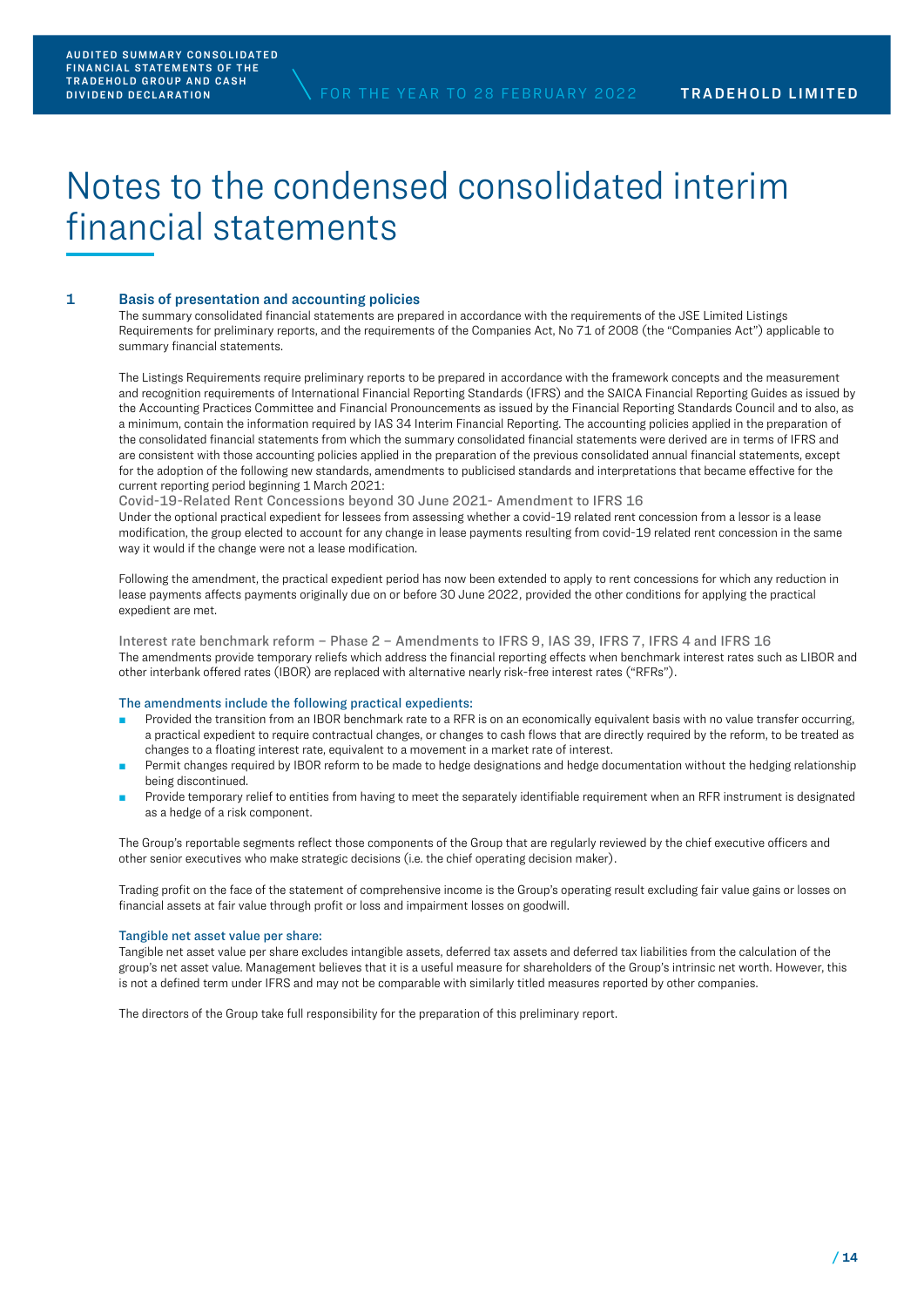**2** Two security guarantees receivable from Nedbank Limited by the South Africa property operations were disclosed as a reduction of the applicable borrowings to which they relate during the previous financial year. During the current financial year it was identified that legal set-off against the borrowings from Nedbank Limited is not permissible, and consequently the two receivables have been reallocated to Loans receivable, requiring the prior year restatements.

The restatement had the following impact:

| £'000                                                                                                                                                                                   | <b>Audited</b><br>12 months to<br>28/02/22 | <b>Restated</b><br>12 months to<br>28/02/21 | <b>Previously</b><br>reported<br>12 months to<br>28/02/21 |
|-----------------------------------------------------------------------------------------------------------------------------------------------------------------------------------------|--------------------------------------------|---------------------------------------------|-----------------------------------------------------------|
| <b>Statement of financial position</b>                                                                                                                                                  |                                            |                                             |                                                           |
| Non-current assets - Loans receivable                                                                                                                                                   |                                            | 7723                                        | 7553                                                      |
| Current assets - Loans receivable                                                                                                                                                       |                                            | 10 156                                      | 613                                                       |
| Non-current liabilities - Long term borrowings                                                                                                                                          |                                            | 357852                                      | 348 139                                                   |
| <b>Statement of comprehensive income</b>                                                                                                                                                |                                            |                                             |                                                           |
| Finance income                                                                                                                                                                          |                                            | 5646                                        | 5310                                                      |
| Finance cost                                                                                                                                                                            |                                            | (44821)                                     | (44485)                                                   |
| <b>Statement of cash flows</b>                                                                                                                                                          |                                            |                                             |                                                           |
| Interest received                                                                                                                                                                       |                                            | 1466                                        | 1 1 3 0                                                   |
| Interest paid                                                                                                                                                                           |                                            | (32417)                                     | (32081)                                                   |
| Loans and advances - issued                                                                                                                                                             |                                            | (10545)                                     | (833)                                                     |
| Loans and advances - repaid                                                                                                                                                             |                                            | 11739                                       | 11734                                                     |
| Proceeds from borrowings                                                                                                                                                                |                                            | 163567                                      | 153855                                                    |
| Repayment of borrowings                                                                                                                                                                 |                                            | (154849)                                    | (154 844)                                                 |
| £'000                                                                                                                                                                                   |                                            |                                             | <b>Audited</b>                                            |
| Number of shares in issue net of treasury shares ('000)                                                                                                                                 | 256963                                     |                                             | 256980                                                    |
| Net asset value per share (pence)                                                                                                                                                       | 93.5                                       |                                             | 87.7                                                      |
| Tangible net asset value per share (pence)                                                                                                                                              | 101.3                                      |                                             | 94.0                                                      |
| (as defined by management – excludes deferred tax assets and liabilities and<br>intangible assets)                                                                                      |                                            |                                             |                                                           |
| Depreciation for the year                                                                                                                                                               | 1755                                       |                                             | 2 3 5 0                                                   |
| Net gain/(loss) from fair value adjustment on investment property                                                                                                                       | 10 142                                     |                                             | (38662)                                                   |
| Capital expenditure for the year                                                                                                                                                        | 5640                                       |                                             | 30515                                                     |
| Capital commitments contracted but not provided for at year-end are:<br><b>South Africa</b>                                                                                             |                                            |                                             |                                                           |
| Inanda Spar: development by Colkru Investments (Pty) Ltd to be funded by Rand<br>Merchant Bank Ltd.                                                                                     | 803                                        |                                             | 1446                                                      |
| Uitzicht: development by Colkru Investments (Pty) Ltd to be funded by Investec.                                                                                                         | 913                                        |                                             |                                                           |
| <b>Tenant installation:</b> improvement to existing and additional rental units for an existing<br>tenant of Imbali Props 21 (Pty) Ltd, and the works are expected to be self-funded or |                                            |                                             |                                                           |
| via bank funding. This will be done over the course of the next financial period.                                                                                                       | 610                                        |                                             |                                                           |
| Professional fees for the Vergelegen (Mzuri) property development, to be funded via                                                                                                     |                                            |                                             |                                                           |
| group loans.                                                                                                                                                                            | 464                                        |                                             |                                                           |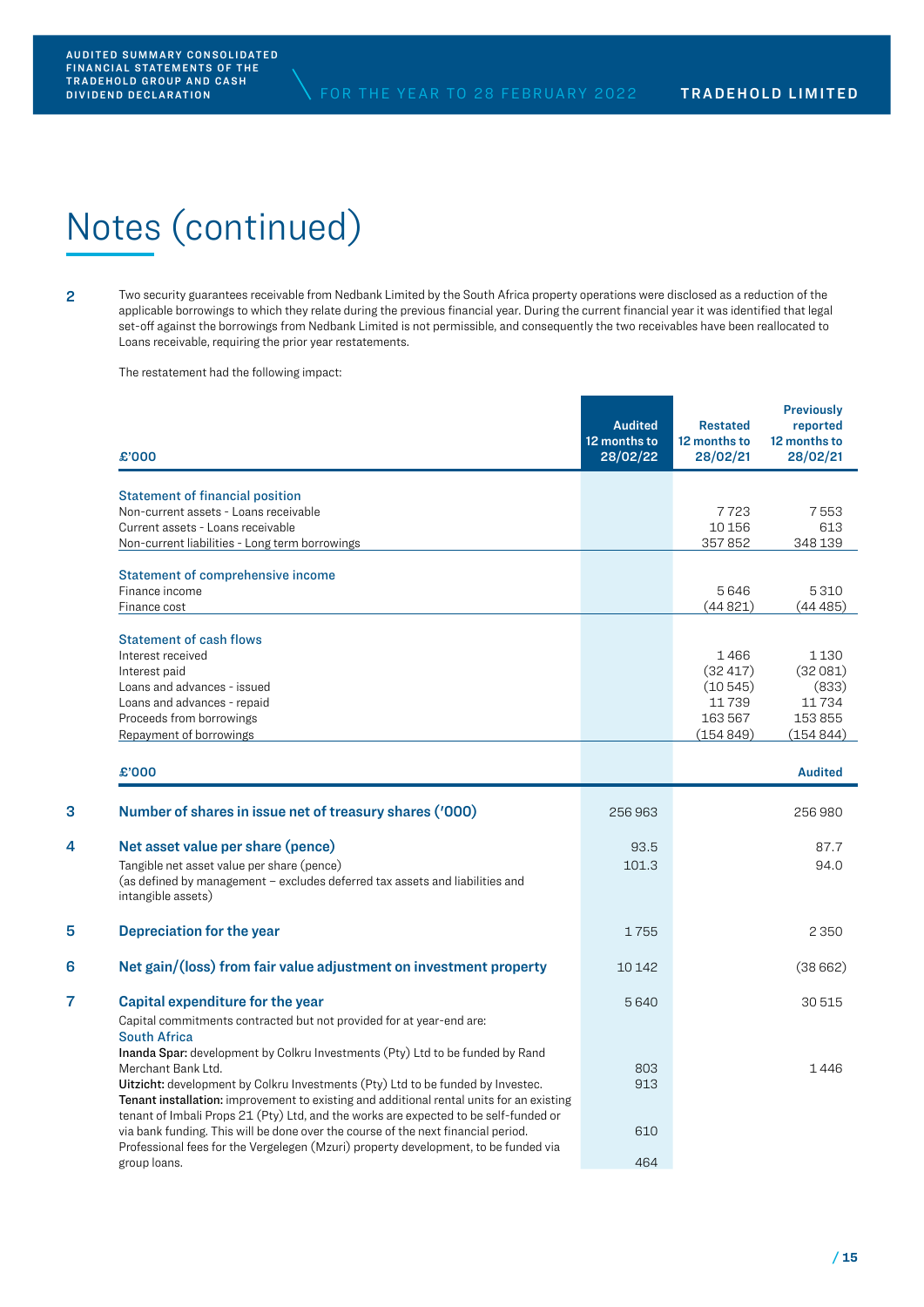| £'000                                                                 |              | <b>Audited</b><br>12 months to<br>28/02/22 |              | <b>Audited</b><br>12 months to<br>28/02/21 |
|-----------------------------------------------------------------------|--------------|--------------------------------------------|--------------|--------------------------------------------|
| <b>Headline earnings</b><br>Basic headline earnings per share (pence) |              | 6.1                                        |              | (1.9)                                      |
| Diluted headline earnings par share (pence)                           |              | 6.1                                        |              | (1.9)                                      |
| <b>Calculation of headline earnings</b>                               | <b>Gross</b> | <b>Net</b>                                 | <b>Gross</b> | <b>Net</b>                                 |
| Net profit                                                            |              | 20278                                      |              | (39709)                                    |
| Net (gain)/loss from fair value adjustment on investment property     | (10142)      | (2762)                                     | 38 662       | 30020                                      |
| Fair value adjustments from equity-accounted investments              |              | (482)                                      |              | 3612                                       |
| (Gain)/Loss on disposal of investment properties                      | (1640)       | (1027)                                     | 817          | 1056                                       |
| (Gain)/Loss on disposal of financial assets                           |              | (332)                                      |              | 62                                         |
| Gain on disposal of property, plant and equipment                     |              | $\left( 1\right)$                          |              | (4)                                        |
|                                                                       |              | 15674                                      |              | (4963)                                     |
| <b>Financial assets</b>                                               |              |                                            |              |                                            |
| Unlisted investments at fund managers valuation                       |              | 4514                                       |              | 4081                                       |

### **10 Contingent liabilities**

#### South Africa

Acquisition of Austrian investment and property companies – the adjustment account between sellers and the Group is still to be concluded, with the anticipated date of completion for this process is on or after 31 May 2022. As a result, there is an anticipated but unquantified amount which will need to be adjusted for on the acquisition date accounts for the finalisation of accounts, the outcome of the finalisation is expected to result in a receivable for the group against the seller.

### **11 Related parties**

During the reporting period, in the ordinary course of business, certain companies within the group entered into transactions with each other. All these intergroup transactions are similar to those in the prior year and have been eliminated in the financial statements on consolidation.

#### **12 Events after the reporting period**

The entity is in breach of several of its financial covenants measured at the reporting date on its redeemable listed B preference shares issued to FirstRand Bank Ltd (RMB) , and RMB has, subsequent to the reporting date, waived all non-compliance as well as extended the facility, which is redeemable on 20 June 2022, up to 31 August 2023.

Disposal of certain investment properties in South Africa have been agreed to with independent third parties after reporting date. As such the properties are shown as part of investment property until such time as the conditions pass. The decisions to sell the assets were taken after reporting date and therefore the requirements of IFRS 5 were not met.

Assets held for sale are highly probable to have all unconditional sale terms fulfilled after the reporting period.

The recent floods in parts of KwaZulu-Natal have affected nine Collins group investment properties. Management currently estimates the cost of the flood damage at around R100 million, against which the business is adequately insured. Clearance of the flooded sites is underway, and the full extent of the damage can only be assessed once this process has been completed.

Subsequent to the year end an offer to acquire all the assets and liabilities of the United Kingdom operations Moorgarth and Boutique was received. The offer is subject to a number of conditions including vendor finance and shareholder approval. The Board has agreed to progress the proposed disposal and the legal and regulatory process to give effect thereto has commenced. A cautionary announcement in this regard was published on SENS on 23 May 2022.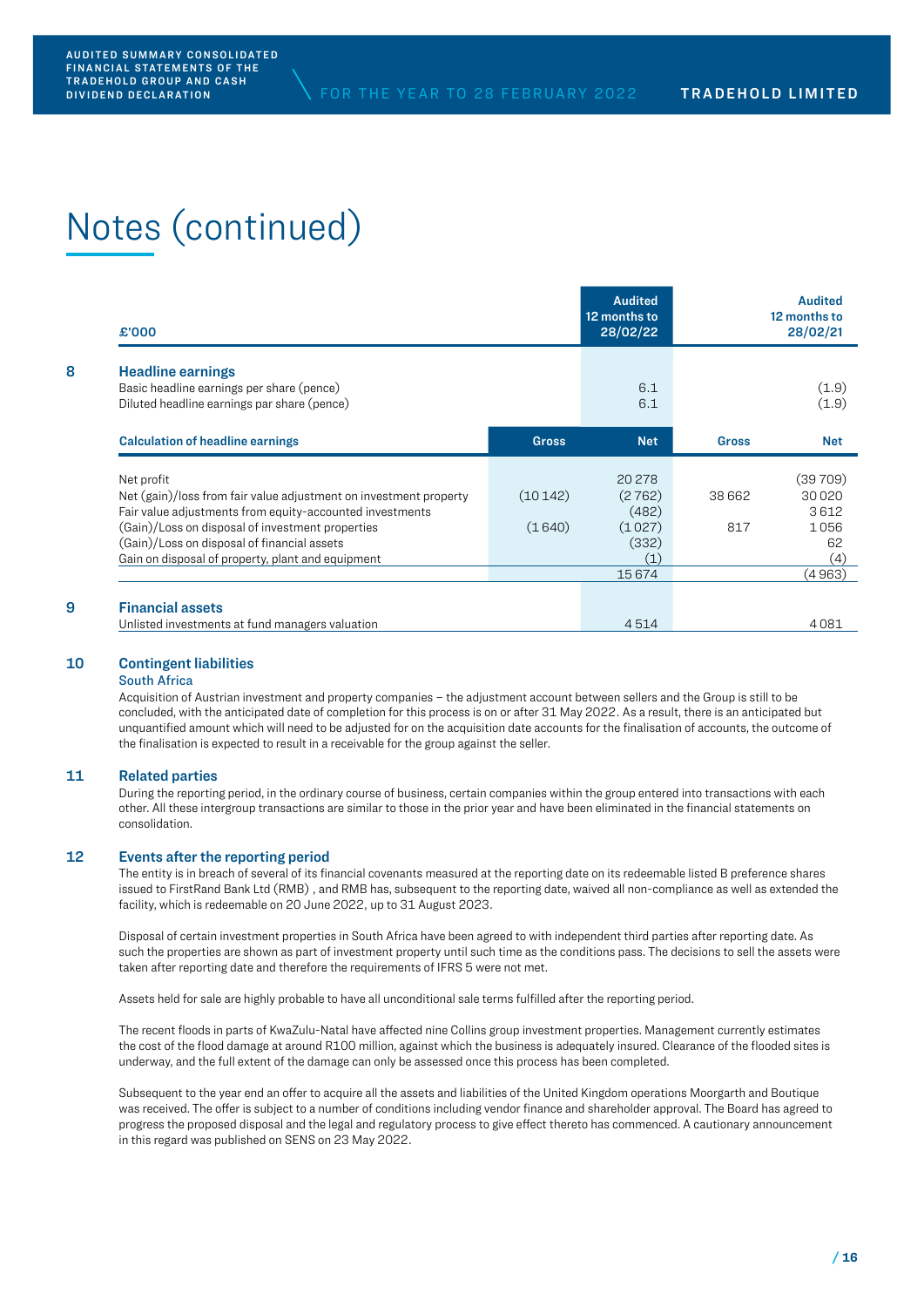### **13 Goodwill**

|      |                                        | <b>Audited</b><br>12 months to<br>28/02/22 | <b>Audited</b><br>12 months to<br>28/02/21 |
|------|----------------------------------------|--------------------------------------------|--------------------------------------------|
| 13.1 | Cost                                   | 8031                                       | 8031                                       |
|      | Accumulated impairment losses          |                                            |                                            |
|      |                                        | 8031                                       | 8031                                       |
| 13.2 | Cost                                   |                                            |                                            |
|      | Balance at beginning of year           | 8031                                       | 8031                                       |
|      | Acquisition                            | —                                          |                                            |
|      | Foreign currency translation movements |                                            |                                            |
|      | Balance at end of year                 | 8031                                       | 8031                                       |

# **13.3 Allocation of goodwill to cash-generating units**

The goodwill acquired in a business combination is allocated, at acquisition, to the CGU or group of CGUs that is expected to benefit from that business. Goodwill arose from the acquisition of The Boutique Workplace Co Ltd ("Boutique") which has been identified as the CGU for which this goodwill has been allocated.

| Twelve months to 28 February 2022 (audited) | <b>Opening</b> | <b>Additions</b> | <b>Closing</b> |
|---------------------------------------------|----------------|------------------|----------------|
| Boutique                                    | 8031           |                  | 8031           |
| Twelve months to 28 February 2021 (audited) | <b>Opening</b> | <b>Additions</b> | <b>Closing</b> |
| Boutique                                    | 8031           |                  | 8031           |

### 13.3.1 Impairment review

Goodwill is assessed for impairment annually, irrespective of whether there is any indication of impairment.

No impairment charge arose as a result of the impairment test (2021: nil). The recoverable amount has been determined based on valuein-use calculations. These calculations use pre-tax cash flow projections based on financial budgets approved by management covering a five-year period. Cash flows beyond the five-year period are extrapolated using the estimated sustainable growth rates stated below.

|                                                                                                                                      | <b>Audited</b><br>28/02/22      | <b>Audited</b><br>28/02/21     |
|--------------------------------------------------------------------------------------------------------------------------------------|---------------------------------|--------------------------------|
| The key assumptions, long term growth rate and discount rate used in the value-in-use calculations<br>are as follows:                |                                 |                                |
| Pre-tax discount rate<br>Growth rate<br>Sustainable growth rate                                                                      | 4.50%<br>21.50%<br>$0.00\%$     | 4.46%<br>2.70%<br>$0.00\%$     |
| The principal assumptions where impairment occurs are as follows:<br>Pre-tax discount rate<br>Growth rate<br>Sustainable growth rate | 22.75%<br>$-8.30\%$<br>$0.00\%$ | 10.29%<br>$0.00\%$<br>$0.00\%$ |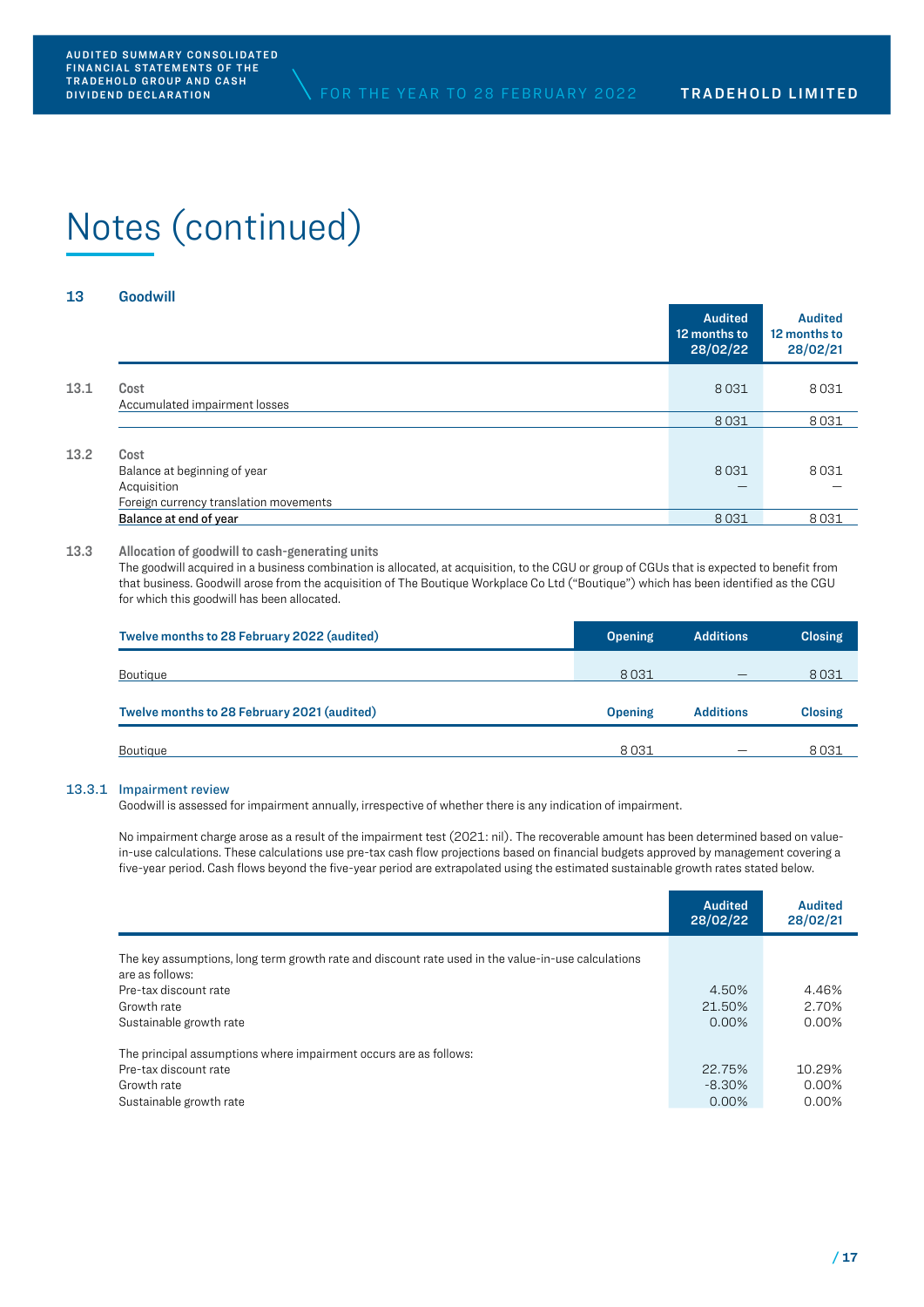#### **14 Financial instruments**

The carrying amounts, net gains and losses recognised through profit and loss, total interest income, total interest expense and impairment of each class of financial instrument are as follows:

# **28 February 2022**

| Assets (£'million)                                   | <b>Carrying</b><br>value | Net (losses)/<br>gains | <b>Total interest</b><br>income | <b>Total interest</b><br>expense | Impairment |
|------------------------------------------------------|--------------------------|------------------------|---------------------------------|----------------------------------|------------|
| Financial asset at fair value through profit or loss | 4.5                      | 0.4                    |                                 |                                  |            |
| Derivatives                                          |                          | 2.0                    |                                 |                                  |            |
| Loans to joint venture                               | 10.0                     |                        | 1.1                             |                                  | (0.7)      |
| Loans to associates                                  | 6.0                      |                        |                                 |                                  | 0.3        |
| Loans receivable                                     | 21.0                     |                        | 1.2                             |                                  |            |
| Trade and other receivables                          | 6.0                      |                        |                                 |                                  |            |
| Other assets                                         | 8.2                      |                        |                                 |                                  |            |
| Cash and cash equivalents                            | 20.2                     |                        |                                 |                                  |            |
| Liabilities (£'million)                              |                          |                        |                                 |                                  |            |
| Long-term borrowings                                 | 349.3                    |                        |                                 | (27.4)                           |            |
| Derivatives                                          | 8.7                      | 0.8                    |                                 | (0.1)                            |            |
| Preference shares                                    | 49.1                     |                        |                                 | (2.8)                            |            |
| Deferred revenue                                     | 5.7                      |                        |                                 |                                  |            |
| Short-term borrowings                                | 23.1                     |                        |                                 |                                  |            |
| Trade and other payables                             | 16.8                     |                        |                                 |                                  |            |

# **28 February 2021**

| Assets (£'million)                                   | Restated*<br><b>Carrying</b><br>value | Net (losses)/<br>gains | Restated*<br><b>Total interest</b><br>income | Restated*<br><b>Total interest</b><br>expense | <b>Impairment</b> |
|------------------------------------------------------|---------------------------------------|------------------------|----------------------------------------------|-----------------------------------------------|-------------------|
|                                                      |                                       |                        |                                              |                                               |                   |
| Financial asset at fair value through profit or loss | 4.1                                   | (3.6)                  |                                              |                                               |                   |
| Derivatives                                          |                                       | (1.2)                  |                                              |                                               |                   |
| Loans to joint venture                               | 9.9                                   |                        | 1.3                                          |                                               | (8.2)             |
| Loans to associates                                  | 5.5                                   |                        |                                              |                                               |                   |
| Loans receivable                                     | 17.9                                  |                        | 1.0                                          |                                               |                   |
| Trade and other receivables                          | 6.3                                   |                        |                                              |                                               |                   |
| Other assets                                         | 10.9                                  |                        |                                              |                                               |                   |
| Cash and cash equivalents                            | 25.4                                  |                        |                                              |                                               |                   |
| Liabilities (£'million)                              |                                       |                        |                                              |                                               |                   |
| Long-term borrowings                                 | 357.8                                 |                        |                                              | (28.6)                                        |                   |
| Derivatives                                          | 8.1                                   | (2.0)                  |                                              | 0.3                                           |                   |
|                                                      |                                       |                        |                                              |                                               |                   |
| Preference shares                                    | 49.6                                  |                        |                                              | (3.4)                                         |                   |
| Deferred revenue                                     | 6.5                                   |                        |                                              |                                               |                   |
| Short-term borrowings                                | 23.8                                  | 1.6                    |                                              | (0.6)                                         |                   |
| Trade and other payables                             | 19.8                                  |                        |                                              |                                               |                   |

The fair value of all amounts, except long-term borrowings with fixed interest rates, approximate their carrying amounts.

All financial instruments are classified as loans receivable/payable at amortised cost, except listed investments, which are classified as financial assets at fair value through profit or loss and the derivatives, which are partly carried at fair value through profit and loss held for trading and partly as fair value through profit and loss designated as a hedge.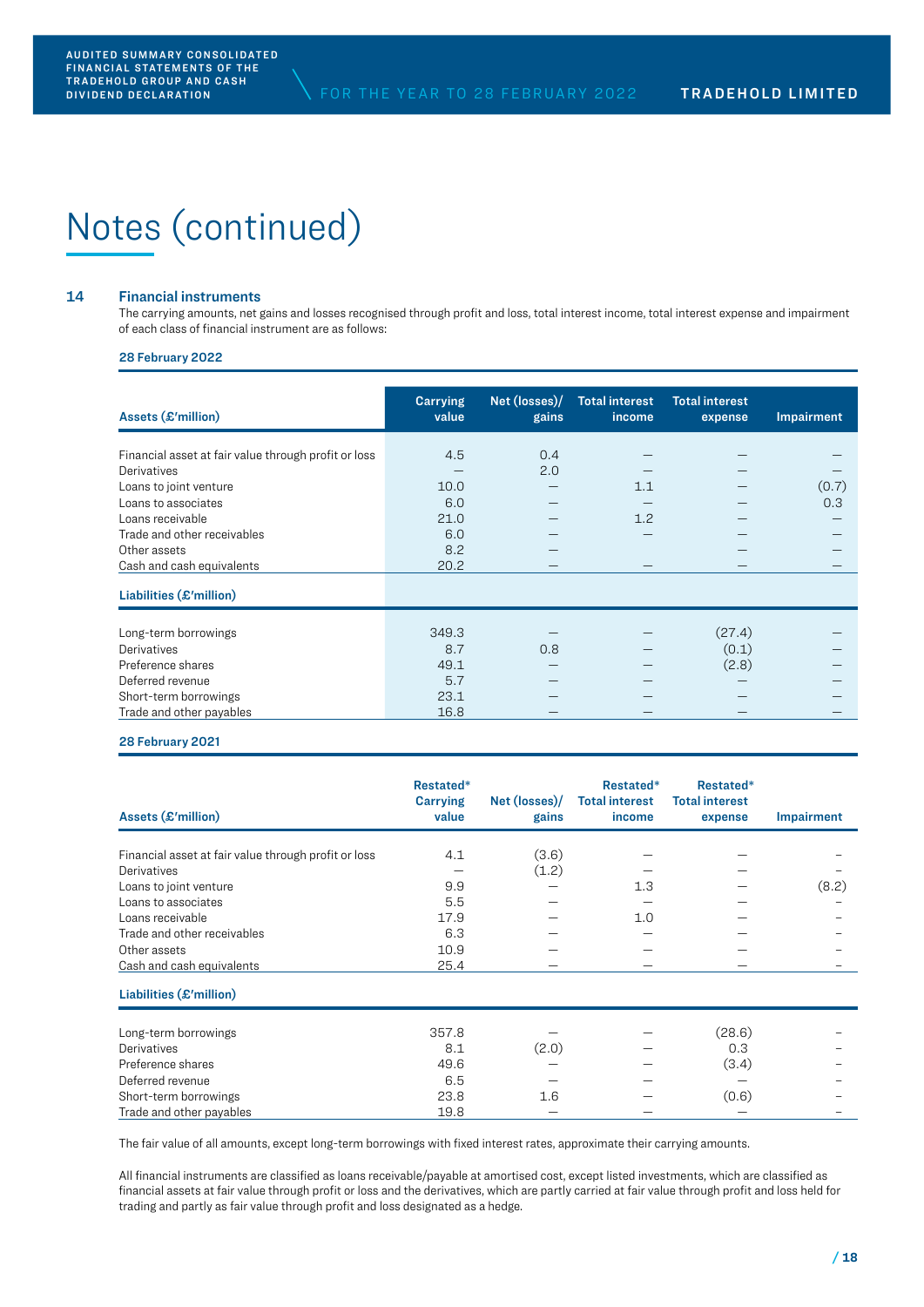### **15 Fair value measurement of financial instruments**

IFRS7 requires disclosure of fair value measurements by level of the following fair value measurement hierarchy:

- Quoted prices (unadjusted) in active markets for identical assets or liabilities (level 1).
- **Inputs other than quoted prices included within level 1 that are observable for the asset or liability, either directly (that is, as prices)** or indirectly (that is, derived from prices) (level 2).
- **Inputs for the asset or liability that are not based on observable market data (that is, unobservable inputs) (level 3).**

The following table presents the group's financial and non-financial assets and liabilities that are measured at fair value at 28 February 2022:

#### **Audited 28/02/22**

| <b>Assets</b>                                               | Level 1 | Level 2 | Level 3 |
|-------------------------------------------------------------|---------|---------|---------|
| Financial assets at fair value through profit and loss      |         |         |         |
| Equity securities                                           |         |         | 4514    |
| Derivatives used for hedging                                |         |         |         |
| Interest rate contracts                                     |         | 88      |         |
| Non-financial assets at fair value through profit or loss   |         |         |         |
| Investment properties                                       |         |         | 703791  |
| <b>Total assets</b>                                         |         | 88      | 708 305 |
| <b>Liabilities</b>                                          |         |         |         |
| Financial liabilities at fair value through profit and loss |         |         |         |
| Trading derivatives                                         |         |         |         |
| Cross currency and interest rate swap                       |         | 8749    |         |
| Financial liabilities at amortised cost                     |         |         |         |
| Preference shares                                           |         | 49081   | 52      |
| <b>Borrowings</b>                                           |         |         | 372 325 |
| Total liabilities                                           |         | 57830   | 372 377 |

# **Audited 28/02/21**

| <b>Assets</b>                                               | Level 1 | Level <sub>2</sub> | Level 3   |
|-------------------------------------------------------------|---------|--------------------|-----------|
| Financial assets at fair value through profit and loss      |         |                    |           |
| Equity securities                                           |         |                    | 4081      |
| Trading derivatives                                         |         |                    |           |
| South Africa CPI hedge                                      |         |                    |           |
| Non-financial assets at fair value through profit or loss   |         |                    |           |
| Investment properties                                       |         |                    | 703 506   |
| <b>Total assets</b>                                         |         |                    | 707587    |
| <b>Liabilities</b>                                          |         |                    | Restated* |
| Financial liabilities at fair value through profit and loss |         |                    |           |
| Trading derivatives                                         |         |                    |           |
| Cross currency swap                                         |         | 7731               |           |
| Derivatives used for hedging                                |         |                    |           |
| Interest rate contracts                                     |         | 347                |           |
| Financial liabilities at amortised cost                     |         |                    |           |
| Preference shares                                           |         | 49574              | 52        |
| <b>Borrowings</b>                                           |         |                    | 381669    |
| <b>Total liabilities</b>                                    |         | 57652              | 381721    |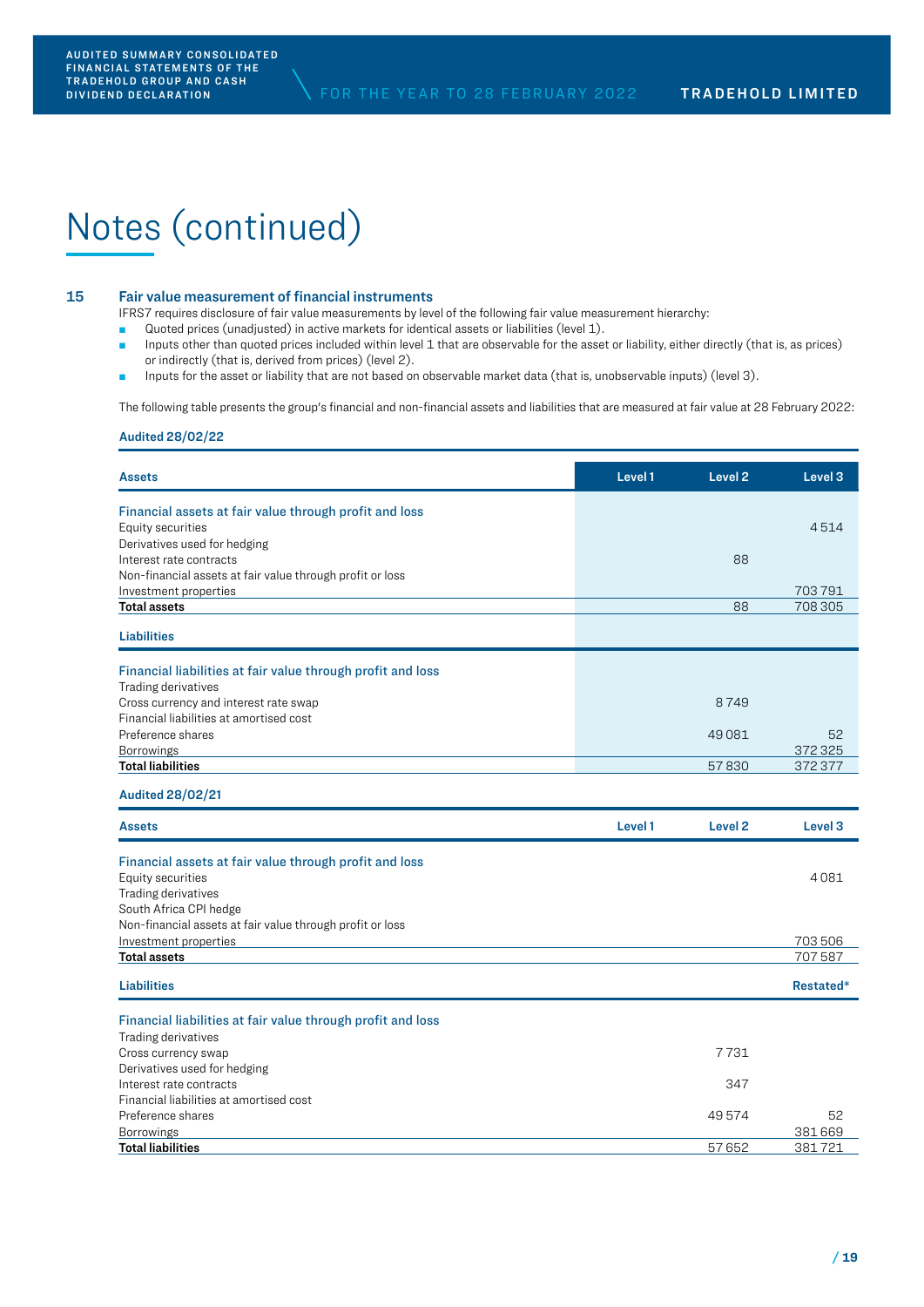### **15 Fair value measurement of financial instruments** (continued)

The fair value of financial instruments traded in active markets is based on quoted market prices at the year-end. A market is regarded as active if quoted prices are readily and regularly available from an exchange, dealer, broker, industry group, pricing service, or regulatory agency, and those prices represent actual and regularly occurring market transactions on an arm's length basis. The quoted market price used for financial assets held by the group is the current bid price.

The carrying amounts reported in the statement of financial position approximate fair values. Discounted cash flow models are used for trade and loan receivables. The discount yields in these models use calculated rates that reflect the return a market participant would expect to receive on instruments with similar remaining maturities, cash flow patterns, credit risk, collateral and interest rates.

The fair value of investment properties is based on rental yield valuations and vacancy rates at the reporting date. The key observable inputs are rental yields and vacancy rates.

|                                                   | 1%<br>increase in<br>capitalisation<br>rate | 1%<br>decrease in<br>capitalisation<br>rate | 5%<br>increase in<br>vacancy<br>rate | 5%<br>decrease<br>in vacancy<br>rate | 10%<br>increase in<br>market<br>rents | 10%<br>decrease<br>in market<br>rents |
|---------------------------------------------------|---------------------------------------------|---------------------------------------------|--------------------------------------|--------------------------------------|---------------------------------------|---------------------------------------|
| United Kingdom investment properties              | (26452)                                     | 35 503                                      | (585)                                | 585                                  | 12188                                 | (15300)                               |
| South Africa and Austria investment<br>properties | (45563)                                     | 55 598                                      | (21418)                              | 7464                                 | 53511                                 | (55043)                               |
| Namibia investment properties                     | (4 440)                                     | 5556                                        | 2 3 0 2                              | (1234)                               | (4406)                                | 4407                                  |
| Africa investment properties                      | (216)                                       | 257                                         | (153)                                | 67                                   | 302                                   | (302)                                 |

The fair value of financial liabilities for disclosure purposes is estimated by discounting the future contractual cash flows at the current market interest rate that is available to the group for similar financial instruments.

There were no transfers between the levels 1 and 2 and 3 during the year.

Reconciliation of recurring level 3 fair value financial instruments:

|                                                                    | <b>Audited</b><br>28/02/22 | <b>Audited</b><br>28/02/21 |
|--------------------------------------------------------------------|----------------------------|----------------------------|
|                                                                    |                            |                            |
| <b>Investment Properties</b>                                       |                            |                            |
| At beginning of year                                               | 703 506                    | 728 527                    |
| Additions - direct acquisitions South Africa                       |                            | 15991                      |
| Additions - direct acquisitions Austria                            |                            | 28826                      |
| Construction/development/improvements                              | 5150                       | 3750                       |
| Capitalisation of borrowing costs                                  | 873                        | 597                        |
| Foreign currency translation differences                           | 5573                       | (23146)                    |
| <b>Disposals</b>                                                   | (6197)                     | (10857)                    |
| Loss due to civil unrest - South Africa                            | (1232)                     |                            |
| Transfer to assets held for resale                                 | (17000)                    | (954)                      |
| Straight line lease adjustment                                     | 869                        | 2212                       |
| Net gain/(loss) from fair value adjustments on investment property | 15705                      | (33058)                    |
| Movements on right-of-use investment property assets:              |                            |                            |
| Adjustment for rent increase                                       | (426)                      |                            |
| Additions                                                          | 2529                       | 4429                       |
| <b>Disposals</b>                                                   |                            | (7186)                     |
| Net loss from fair value adjustments on investment property        | (5563)                     | (5605)                     |
| Foreign currency translation differences                           | 4                          | (20)                       |
| At end of year                                                     | 703791                     | 703 506                    |
|                                                                    |                            |                            |
| <b>Financial assets</b>                                            |                            |                            |
| At beginning of year                                               | 4081                       | 7697                       |
| Foreign currency translation differences                           | $\overline{c}$             | (1)                        |
| <b>Disposals</b>                                                   |                            | (2600)                     |
| Fair value gain/(loss)                                             | 431                        | (1017)                     |
| Distribution received                                              |                            |                            |
| At end of year                                                     | 4514                       | 4081                       |